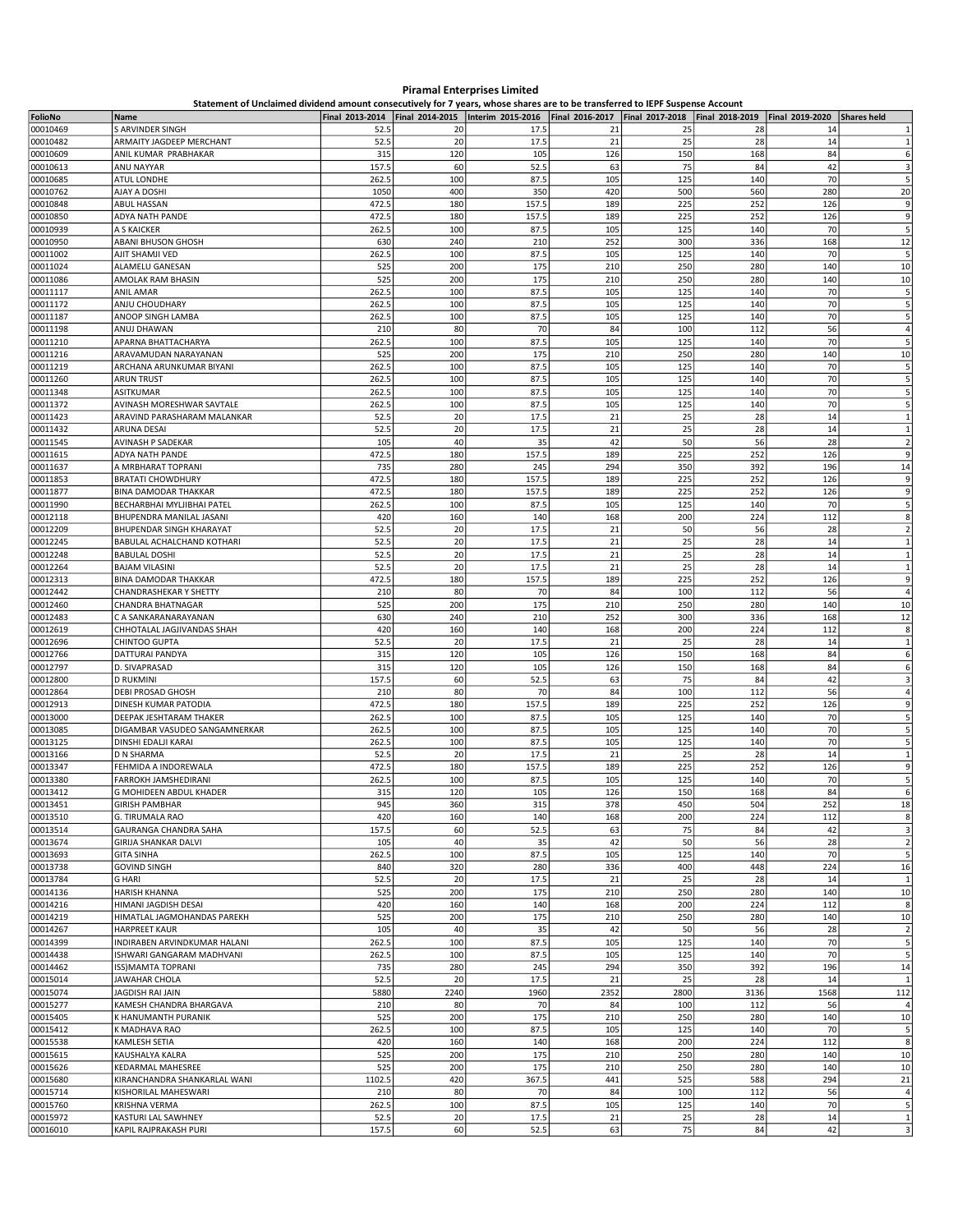|                      |                                     |                |            |               |            |            |            | 70        |                                                                             |
|----------------------|-------------------------------------|----------------|------------|---------------|------------|------------|------------|-----------|-----------------------------------------------------------------------------|
| 00016084             | <b>KAMA MAYUR PATEL</b>             | 262.5          | 100        | 87.5          | 105        | 125        | 140        |           | 5                                                                           |
| 00016214             | LALBAHADUR SINGH                    | 262.5          | 100        | 87.5          | 105        | 125        | 140        | 70        | 5                                                                           |
| 00016259             | LEELA LAMBA                         | 262.5          | 100        | 87.5          | 105        | 125        | 140        | 70        | 5                                                                           |
|                      |                                     |                |            |               |            |            |            | 112       |                                                                             |
| 00016345             | LEELA ANANT AWACHAT                 | 420            | 160        | 140           | 168        | 200        | 224        |           | 8                                                                           |
| 00016373             | <b>MADHURI SINHA</b>                | 472.5          | 180        | 157.5         | 189        | 225        | 252        | 126       | 9                                                                           |
| 00016436             | MAYADEVI                            | 105            | 40         | 35            | 42         | 50         | 56         | 28        | $\overline{2}$                                                              |
| 00016659             | <b>MANOJ KHOSLA</b>                 | 157.5          | 60         | 52.5          | 63         | 75         | 84         | 42        | 3                                                                           |
|                      |                                     |                |            |               |            |            |            |           |                                                                             |
| 00016738             | <b>MARY JOSEPH</b>                  | 472.5          | 180        | 157.5         | 189        | 225        | 252        | 126       | 9                                                                           |
| 00016768             | MUSAJI KASAM MULLA                  | 1102.5         | 420        | 367.5         | 441        | 525        | 588        | 294       | 21                                                                          |
|                      |                                     |                |            |               |            |            |            |           |                                                                             |
| 00016884             | MADHUSUDAN MADHAV JOSHI             | 525            | 200        | 175           | 210        | 250        | 280        | 140       | 10                                                                          |
| 00016977             | <b>MAMTA TOPRANI</b>                | 420            | 160        | 140           | 168        | 200        | 224        | 112       | 8                                                                           |
| 00017038             | <b>MANJULA B NAGAR</b>              | 420            | 160        | 140           | 168        | 200        | 224        | 112       | 8                                                                           |
|                      |                                     |                |            |               |            |            |            |           |                                                                             |
| 00017072             | MANORAMA DABHOLKAR                  | 262.5          | 100        | 87.5          | 105        | 125        | 140        | 70        | 5                                                                           |
| 00017121             | <b>MAYANK TOPRAN</b>                | 262.5          | 100        | 87.5          | 105        | 125        | 140        | 70        | 5                                                                           |
| 00017230             | <b>MOHINI MAKHIJANI</b>             | 262.5          | 100        | 87.5          | 105        | 125        | 140        | 70        | 5                                                                           |
|                      |                                     |                |            |               |            |            |            |           |                                                                             |
| 00017386             | MADHUBEN DASHARATHLAL PATEL         | 52.5           | 20         | 17.5          | 21         | 25         | 28         | 14        | $\mathbf{1}$                                                                |
| 00017465             | MIHIR AKSHAYKUMAR DESAI             | 105            | 40         | 35            | 42         | 50         | 56         | 28        | $\overline{2}$                                                              |
|                      |                                     |                |            |               |            |            |            |           |                                                                             |
| 00017639             | NARMADA PREMJI THAKKER              | 945            | 360        | 315           | 378        | 450        | 504        | 252       | 18                                                                          |
| 00017722             | <b>NURUN NESSA</b>                  | 735            | 280        | 245           | 294        | 350        | 392        | 196       | 14                                                                          |
| 00017763             | <b>NEHA SHAH</b>                    | 210            | 80         | 70            | 84         | 100        | 112        | 56        | 4                                                                           |
|                      |                                     |                |            |               |            |            |            |           |                                                                             |
| 00017871             | NIRMAL ABHAYSHANKAR BAJEKAL         | 472.5          | 180        | 157.5         | 189        | 225        | 252        | 126       | 9                                                                           |
| 00017925             | NAGNATH DIGAMBAR MULE               | 262.5          | 100        | 87.5          | 105        | 125        | 140        | 70        | 5                                                                           |
|                      |                                     |                |            |               |            |            |            | 70        |                                                                             |
| 00018087             | <b>NILA SANGHAVI</b>                | 262.5          | 100        | 87.5          | 105        | 125        | 140        |           | 5                                                                           |
| 00018119             | NIRMAL ANAND                        | 525            | 200        | 175           | 210        | 250        | 280        | 140       | $10\,$                                                                      |
| 00018161             | NISHABEN N SHAH                     | 262.5          | 100        | 87.5          | 105        | 125        | 140        | 70        | 5                                                                           |
|                      |                                     |                |            |               |            |            |            |           |                                                                             |
| 00018207             | NARAYANBHAI BECHARDAS PATEL         | 52.5           | 20         | 17.5          | 21         | 25         | 28         | 14        | $\mathbf{1}$                                                                |
| 00018401             | OM BABU GUPTA                       | 262.5          | 100        | 87.5          | 105        | 125        | 140        | 70        | 5                                                                           |
|                      |                                     |                |            |               |            |            |            |           |                                                                             |
| 00018452             | PREMJI VISHRAM THAKKER              | 945            | 360        | 315           | 378        | 450        | 504        | 252       | 18                                                                          |
| 00018458             | PURAN CHAND GERA                    | 630            | 240        | 210           | 252        | 300        | 336        | 168       | 12                                                                          |
| 00018504             | PRAFULCHANDRA PRABHASHANKER SHAH    | 315            | 120        | 105           | 126        | 150        | 168        | 84        | 6                                                                           |
|                      |                                     |                |            |               |            |            |            |           |                                                                             |
| 00018532             | PARESH P SHAH                       | 157.5          | 60         | 52.5          | 63         | 75         | 84         | 42        | 3                                                                           |
| 00018626             | PATANKAR MADHUSUDAN VASUDEO         | 52.5           | 20         | 17.5          | 21         | 25         | 28         | 14        | 1                                                                           |
|                      |                                     |                |            |               |            |            |            |           |                                                                             |
| 00018943             | PRABHA KHARE                        | 262.5          | 100        | 87.5          | 105        | 125        | 140        | 70        | 5                                                                           |
| 00019028             | PRAKASH SINGH                       | 787.5          | 300        | 262.5         | 315        | 375        | 420        | 210       | 15                                                                          |
| 00019157             | PURNENDU SHEKAR BANERJEE            | 262.5          | 100        | 87.5          | 105        | 125        | 140        | 70        | 5                                                                           |
|                      |                                     |                |            |               |            |            |            |           |                                                                             |
| 00019159             | PURNIMA DEBI                        | 420            | 160        | 140           | 168        | 200        | 224        | 112       | 8                                                                           |
| 00019277             | PURUSHOTHAM BHAI                    | 52.5           | 20         | 17.5          | 21         | 25         | 28         | 14        | 1                                                                           |
|                      |                                     |                |            |               |            |            |            |           |                                                                             |
| 00019331             | PHAKIR CHAND SHARMA                 | 52.5           | 20         | 17.5          | 21         | 25         | 28         | 14        | $\mathbf{1}$                                                                |
| 00019351             | PRAMEELA                            | 52.5           | 20         | 17.5          | 21         | 25         | 28         | 14        | $\mathbf 1$                                                                 |
|                      |                                     |                |            |               |            |            |            |           |                                                                             |
| 00019436             | PRATIMA DATTA                       | 1890           | 720        | 630           | 756        | 900        | 1008       | 504       | 36                                                                          |
| 00019616             | RAMAN SUNDARAM                      | 105            | 40         | 35            | 42         | 50         | 56         | 28        | $\overline{2}$                                                              |
| 00019736             | RAVINDRA MANHARLAL CHAWDA           | 157.5          | 60         | 52.5          | 63         | 75         | 84         | 42        | $\overline{\mathbf{3}}$                                                     |
|                      |                                     |                |            |               |            |            |            |           |                                                                             |
|                      |                                     |                |            |               |            |            |            |           |                                                                             |
| 00019774             | <b>RAKESH KAPOOR</b>                | 472.5          | 180        | 157.5         | 189        | 225        | 252        | 126       |                                                                             |
|                      | R C CHATRATH                        | 262.5          | 100        | 87.5          | 105        | 125        | 140        | 70        |                                                                             |
| 00019838             |                                     |                |            |               |            |            |            |           | 9<br>5                                                                      |
| 00019889             | RAGHAVENDRA NIPANIKAR               | 262.5          | 100        | 87.5          | 105        | 125        | 140        | 70        |                                                                             |
| 00019934             | RAJAM JAYARAM                       | 262.5          | 100        | 87.5          | 105        | 125        | 140        | 70        | 5<br>5                                                                      |
|                      |                                     |                |            |               |            |            |            |           |                                                                             |
| 00020010             | RAJESH SHIVRAM GARODIA              | 262.5          | 100        | 87.5          | 105        | 125        | 140        | 70        | 5                                                                           |
| 00020123             | RAMANLAL KOTHARI                    | 262.5          | 100        | 87.5          | 105        | 125        | 140        | 70        | 5                                                                           |
|                      |                                     |                |            |               |            |            | 84         |           |                                                                             |
| 00020202             | RANDHIR CHAND CHATRATH              | 157.5          | 60         | 52.5          | 63         | 75         |            | 42        | 3                                                                           |
| 00020282             | RAVINDRA VADKE                      | 262.5          | 100        | 87.5          | 105        | 125        | 140        | 70        | 5                                                                           |
| 00020314             | RENU ANAND                          | 525            | 200        | 175           | 210        | 250        | 280        | 140       | 10                                                                          |
|                      |                                     |                |            |               |            |            |            |           |                                                                             |
| 00020447             | RAMCHAND MOOLCHANDANI               | 105            | 40         | 35            | 42         | 50         | 56         | 28        | $\overline{2}$                                                              |
| 00020556             | RASIKABEN DINESHKUMAR PATEL         | 52.5           | 20         | 17.5          | 21         | 25         | 28         | 14        | $\mathbf{1}$                                                                |
| 00020575             | RAMAN KHANNA                        | 52.5           | 20         | 17.5          | 21         | 25         | 28         | 14        | $\mathbf{1}$                                                                |
|                      |                                     |                |            |               |            |            |            |           |                                                                             |
| 00020673             | RAGHURAJ SINGH RAJWAT               | 1365           | 520        | 455           | 546        | 650        | 728        | 364       | 26                                                                          |
| 00020695             | RAMESHCHANDRA SHAH                  | 1522.5         | 580        | 507.5         | 609        | 725        | 812        | 406       | 29                                                                          |
|                      |                                     |                |            |               |            |            | 84         |           |                                                                             |
| 00020725             | S SUBBAMMAL                         | 157.5          | 60         | 52.5          | 63         | 75         |            | 42        | 3                                                                           |
| 00020819             | SUSHAMA SHARMA                      | 472.5          | 180        | 157.5         | 189        | 225        | 252        | 126       | 9                                                                           |
| 00020861             | SHARDA DAMANI                       | 52.5           | 20         | 17.5          | 21         | 25         | 28         | 14        | 1                                                                           |
|                      |                                     |                |            |               |            |            |            |           |                                                                             |
| 00020901             | SHIV SHANKER KATTOJU                | 262.5          | 100        | 87.5          | 105        | 125        | 140        | 70        | 5                                                                           |
| 00020950             | <b>S ANAND</b>                      | 315            | 120        | 105           | 126        | 150        | 168        | 84        | 6                                                                           |
| 00020978             | SHIVAYOGI SATYAPPA MOLDI            | 630            | 240        | 210           | 252        | 300        | 336        | 168       | 12                                                                          |
|                      |                                     |                |            |               |            |            |            |           |                                                                             |
| 00021098             | SYED IFTIKHAR HUSSAIN RAZVI         | 105            | 40         | 35            | 42         | 50         | 56         | 28        | $\overline{2}$                                                              |
| 00021159             | S ARUNACHALAM                       | 420            | 160        | 140           | 168        | 200        | 224        | 112       | 8                                                                           |
|                      |                                     |                |            |               |            |            |            |           |                                                                             |
| 00021215             | SEEMA DESHMUKH                      | 472.5          | 180        | 157.5         | 189        | 225        | 252        | 126       | 9                                                                           |
| 00021218             | <b>SENAPATI DAS</b>                 | 210            | 80         | 70            | 84         | 100        | 112        | 56        | $\overline{a}$                                                              |
| 00021219             | SEVENTILAL AMTHALAL MEHTA           | 105            | 40         | 35            | 42         | 50         | 56         | 28        | $\overline{2}$                                                              |
|                      |                                     |                |            |               |            |            |            |           |                                                                             |
| 00021410             | SHANKARLAL KHICHI                   | 472.5          | 180        | 157.5         | 189        | 225        | 252        | 126       | 9                                                                           |
| 00021414             | SHANTI SAHA                         | 472.5          | 180        | 157.5         | 189        | 225        | 252        | 126       | 9                                                                           |
|                      |                                     |                |            |               |            |            |            |           |                                                                             |
| 00021559             | S BALASUBRAMONIAM                   | 262.5          | 100        | 87.5          | 105        | 125        | 140        | 70        | 5                                                                           |
| 00021590             | S RADHAKRISHNAN                     | 105            | 40         | 35            | 42         | 50         | 56         | 28        | $\overline{2}$                                                              |
|                      | SAKARBEN J BHANUSHALI               | 262.5          | 100        | 87.5          | 105        | 125        | 140        | 70        | 5                                                                           |
| 00021642             |                                     |                |            |               |            |            |            |           |                                                                             |
| 00021765             | SARLA HIMATLAL MEHTA                | 262.5          | 100        | 87.5          | 105        | 125        | 140        | 70        |                                                                             |
| 00021832             | SATYABADI SATAPATHY                 | 262.5          | 100        | 87.5          | 105        | 125        | 140        | 70        |                                                                             |
|                      |                                     |                |            |               |            |            |            |           | 5<br>5                                                                      |
| 00021882             | SELIL KUMAR BASAK                   | 262.5          | 100        | 87.5          | 105        | 125        | 140        | 70        |                                                                             |
| 00021913             | SHAILBALA SHAH                      | 262.5          | 100        | 87.5          | 105        | 125        | 140        | 70        |                                                                             |
|                      |                                     |                |            |               |            |            |            |           |                                                                             |
| 00021976             | SHANTHI MAHESH                      | 105            | 40         | 35            | 42         | 50         | 56         | 28        |                                                                             |
| 00021981             | SHANTI DEVI MAHNA                   | 105            | 40         | 35            | 42         | 50         | 56         | 28        |                                                                             |
| 00022126             | SHREE KRISHNA LATH                  | 52.5           | 20         | 17.5          | 21         | 25         | 28         | 14        |                                                                             |
|                      |                                     |                |            |               |            |            |            |           |                                                                             |
| 00022128             | SHREECHAND PREMCHAND BASWANI        | 525            | 200        | 175           | 210        | 250        | 280        | 140       |                                                                             |
| 00022175             | SIDDHARTH TOPRANI                   | 262.5          | 100        | 87.5          | 105        | 125        | 140        | 70        |                                                                             |
| 00022202             | SK AR SM RAMANATHAN CHETTIAR        | 525            | 200        | 175           | 210        | 250        | 280        | 140       |                                                                             |
|                      |                                     |                |            |               |            |            |            |           | 5<br>5<br>$\overline{2}$<br>$\overline{2}$<br>$\mathbf{1}$<br>10<br>5<br>10 |
| 00022359<br>00022360 | SUDHAMOY GHOSH<br>SUDHANSHU RAKSHIT | 262.5<br>892.5 | 100<br>340 | 87.5<br>297.5 | 105<br>357 | 125<br>425 | 140<br>476 | 70<br>238 | 5<br>17                                                                     |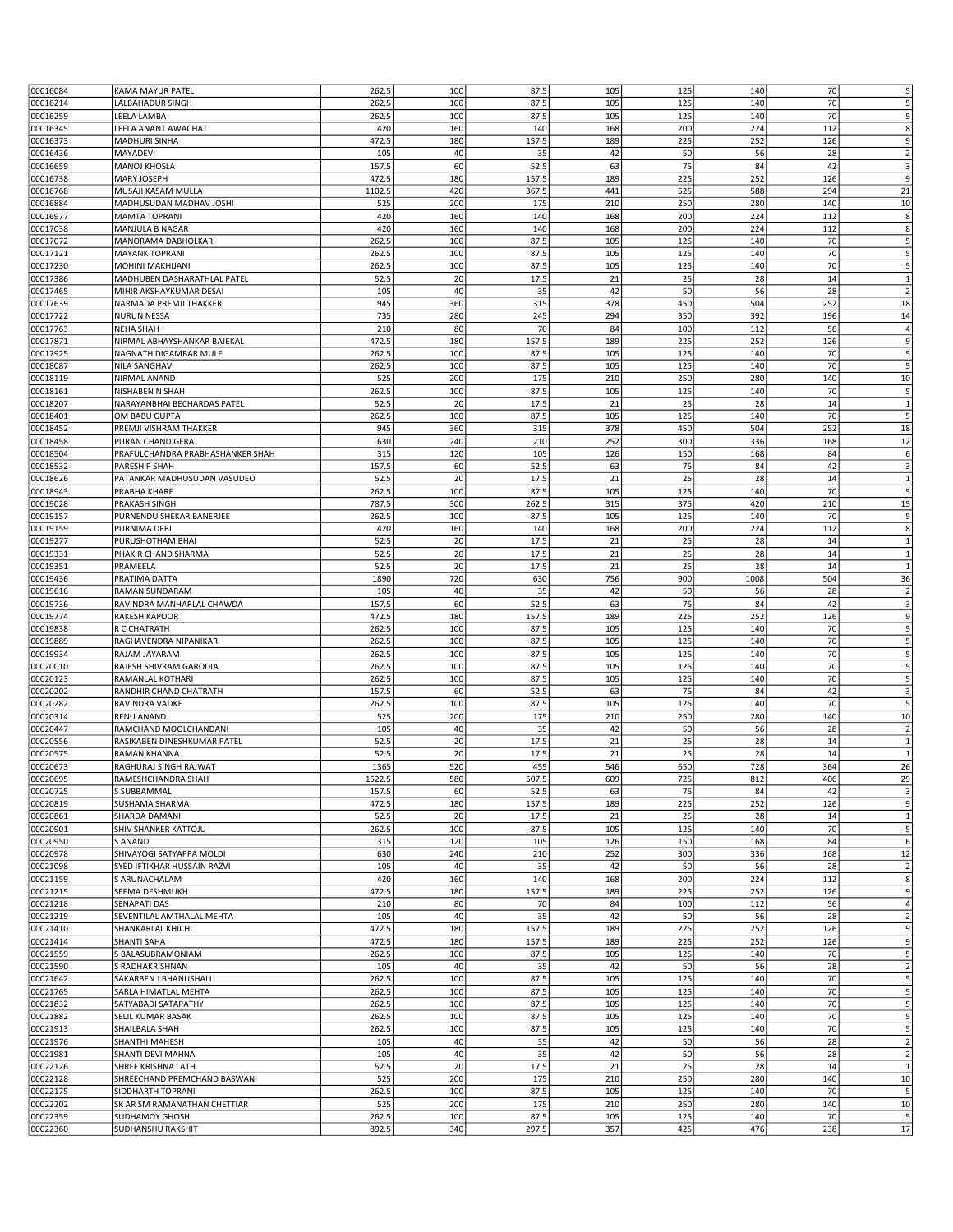|                           | <b>SURYAKANT KAMTHE</b>                         | 262.5   | 100           | 87.5    | 105           | 125           | 140            | 70    | 5                       |
|---------------------------|-------------------------------------------------|---------|---------------|---------|---------------|---------------|----------------|-------|-------------------------|
| 00022559                  |                                                 |         |               |         |               |               |                |       |                         |
| 00022591                  | SUSHILA VITHAL BADVE                            | 262.5   | 100           | 87.5    | 105           | 125           | 140            | 70    | 5                       |
| 00022612                  | SWARAN LATA PURI                                | 262.5   | 100           | 87.5    | 105           | 125           | 140            | 70    | 5                       |
| 00022689                  | SHARDABEN MAHENDRABHAI GOHIL                    | 157.5   | 60            | 52.5    | 63            | 75            | 84             | 42    | 3                       |
| 00022809                  | <b>SERAJ ANWAR</b>                              | 157.5   | 60            | 52.5    | 63            | 75            | 84             | 42    | 3                       |
|                           |                                                 |         |               |         |               |               |                |       |                         |
| 00022837                  | SUDHA G HEGDE                                   | 52.5    | 20            | 17.5    | 21            | 25            | 28             | 14    | 1                       |
| 00022892                  | SIVA SANKARA RAO YEDDU                          | 105     | 40            | 35      | 42            | 50            | 56             | 28    | $\overline{2}$          |
| 00023036                  | SANJAY KUMAR SHARMA                             | 52.5    | 20            | 17.5    | 21            | 25            | 28             | 14    | $\mathbf{1}$            |
|                           |                                                 |         | 880           |         |               |               |                |       |                         |
| 00023184                  | SUSANTAKUMAR DATTA                              | 2310    |               | 770     | 924           | 1100          | 1232           | 616   | 44                      |
| 00023205                  | THAKORBHAI AMRITLAL PARIKH                      | 892.5   | 340           | 297.5   | 357           | 425           | 476            | 238   | 17                      |
| 00023335                  | TARAPADA GHOSH                                  | 105     | 40            | 35      | 42            | 50            | 56             | 28    | $\overline{2}$          |
| 00023337                  | TARLIKA UMESHCHANDRA MEHTA                      | 630     | 240           | 210     | 252           | 300           | 336            | 168   | 12                      |
|                           |                                                 |         |               |         |               |               |                |       |                         |
| 00023344                  | TARULATA HARVANDAN SHAH                         | 52.5    | 20            | 17.5    | 21            | 25            | 28             | 14    | $\mathbf{1}$            |
| 00023417                  | TUSHAR B KUVADIA                                | 52.5    | 20            | 17.5    | 21            | 25            | 28             | 14    | $\mathbf 1$             |
| 00023458                  | USHA TUSHAR DESAI                               | 52.5    | 20            | 17.5    | 21            | 25            | 28             | 14    | $\mathbf{1}$            |
| 00023863                  | VIRENDRA KUMAR MAHESHWARI                       | 52.5    | 20            | 17.5    | 21            | 25            | 28             | 14    | $\mathbf{1}$            |
|                           |                                                 | 262.5   | 100           | 87.5    | 105           | 125           | 140            | 70    | 5                       |
| 00024192                  | VIMALABEN CHIMANBHAI DESAI                      |         |               |         |               |               |                |       |                         |
| 00024329                  | VETTAPARAMBIL OUSEPH SEBASTIAN                  | 52.5    | 20            | 17.5    | 21            | 25            | 28             | 14    | $\mathbf{1}$            |
| 00024366                  | VASUNDHARA CHEPUR                               | 52.5    | 20            | 17.5    | 21            | 25            | 28             | 14    | $\mathbf{1}$            |
| 00024436                  | VIDYASAGAR BAJAM                                | 52.5    | 20            | 17.5    | 21            | 25            | 28             | 14    | $\mathbf{1}$            |
| 00024471                  | V VENKATESAN                                    | 52.5    | 20            | 17.5    | 21            | 25            | 28             | 14    | $\mathbf{1}$            |
|                           |                                                 |         |               |         |               |               |                |       |                         |
| 00024527                  | WALI AHMED SIDDIQUI                             | 525     | 200           | 175     | 210           | 250           | 280            | 140   | 10                      |
| 00024589                  | YASHWANT RAJARAM SAWANT                         | 840     | 320           | 280     | 336           | 400           | 448            | 224   | 16                      |
| 00024603                  | YOGESH KAMATH                                   | 262.5   | 100           | 87.5    | 105           | 125           | 140            | 70    | 5                       |
| 00024648                  | ZUBAIDA RAZVI                                   | 315     | 120           | 105     | 126           | 150           | 168            | 84    | 6                       |
|                           |                                                 |         |               |         |               |               |                |       |                         |
| 00024654                  | ZOEB MOHSIN KARACHIWALA                         | 997.5   | 380           | 332.5   | 399           | 475           | 532            | 266   | 19                      |
| 00024715                  | ANIL MISHRIMAL PARMAR                           | 52.5    | 20            | 17.5    | 21            | 25            | 28             | 14    | $\mathbf{1}$            |
| 00024855                  | JAI PRAKASH BERIA                               | 52.5    | 20            | 17.5    | 21            | 25            | 28             | 14    | $\mathbf{1}$            |
| 00024894                  | K SUANKAR NAYAK                                 | 52.5    | 20            | 17.5    | 21            | 25            | 28             | 14    | $\mathbf{1}$            |
|                           |                                                 |         |               |         |               |               |                |       |                         |
| 00024899                  | KAUSHIK P.PAREKH                                | 315     | 120           | 105     | 126           | 150           | 168            | 84    | 6                       |
| 00025030                  | PRADIP SEVANTILAL SHAH                          | 157.5   | 60            | 52.5    | 63            | 75            | 84             | 42    | 3                       |
| 00025039                  | P BHARGAVI                                      | 52.5    | 20            | 17.5    | 21            | 25            | 28             | 14    | $\mathbf{1}$            |
|                           | S MURALI                                        |         |               |         |               |               |                |       |                         |
| 00025143                  |                                                 | 157.5   | 60            | 52.5    | 63            | 75            | 84             | 42    | $\overline{\mathbf{3}}$ |
| 00025154                  | SUSHILA N.MANIYAR                               | 157.5   | 60            | 52.5    | 63            | 75            | 84             | 42    | 3                       |
| 00025199                  | SHYAM KUMAR PRASAD                              | 52.5    | 20            | 17.5    | 21            | 25            | 28             | 14    | $\mathbf{1}$            |
| 00025205                  | <b>SOMA BASU</b>                                | 420     | 160           | 140     | 168           | 200           | 224            | 112   | 8                       |
|                           |                                                 | 52.5    | 20            | 17.5    | 21            | 25            | 28             |       |                         |
| 00025307                  | VIJAYA KUMAR IMMADISETTY                        |         |               |         |               |               |                | 14    | $\mathbf{1}$            |
| 0033005                   | <b>GOVIND RAJULWAR</b>                          | 52.5    | 20            | 17.5    | 21            | 25            | 28             | 14    | $\mathbf{1}$            |
| 0033008                   | SHIVANGI NAYAK                                  | 52.5    | 20            | 17.5    | 21            | 25            | 28             | 14    | $\mathbf 1$             |
| 0033016                   | SAMEER HARYAN                                   | 52.5    | 20            | 17.5    | 21            | 25            | 28             | 14    | $\mathbf{1}$            |
|                           |                                                 |         |               |         |               |               |                |       |                         |
| 1201060001767345          | NITISH JAIN                                     | 105     | 40            | 35      | 42            | 50            | 56             | 28    | $\overline{2}$          |
| 1201320000374952          | RUPESH SADASHIV THAKUR                          | 525     | 180           | 157.5   | 189           | 225           | 252            | 126   | 9                       |
| 1201320001351554          | MURLIDHAR TEKCHAND SHAHANI                      | 52.5    | 20            | 17.5    | 21            | 25            | 28             | 14    | $\mathbf{1}$            |
| 1202390000290212          | CIJO ISSAC                                      | 2625    | 1000          | 875     | 1050          | 1250          | 1400           | 700   | 50                      |
|                           |                                                 |         |               |         |               |               |                |       |                         |
| 1203320002438084          | KALPANA SAXENA                                  | 2625    | 1000          | 875     | 1050          | 1250          | 1400           | 700   | 50                      |
|                           |                                                 |         |               |         |               | 125           | 140            | 70    | 5                       |
| 1203450000641347          | RANJIT PATNAIK                                  | 262.5   | 100           | 87.5    | 105           |               |                |       |                         |
| 1205320000001936          | <b>GAUTAM BOSE</b>                              | 1207.5  | 460           | 402.5   | 483           | 575           | 644            | 322   | 23                      |
|                           |                                                 |         |               |         |               |               |                |       |                         |
| 1205450000175708          | RAGHUNATH BANTWAL MALLYA                        | 735     | 280           | 245     | 294           | 350           | 392            | 196   | 14                      |
| A000603                   | <b>ASHOK N MEWANI</b>                           | 11812.5 | 4500          | 3937.5  | 4725          | 5625          | 6300           | 3150  | 225                     |
| A005528                   | ANIL KUMAR PRABHAKAR                            | 13125   | 5000          | 4375    | 5250          | 6250          | 7000           | 3500  | 250                     |
| A005721                   | ANU NAYYAR                                      | 7875    | 3000          | 2625    | 3150          | 3750          | 4200           | 2100  | 150                     |
|                           |                                                 |         |               |         |               |               |                |       |                         |
| A011006                   | <b>ASHESH PATEL</b>                             | 787.5   | 300           | 262.5   | 315           | 375           | 420            | 210   | 15                      |
| A012073                   | <b>ATUL LONDHE</b>                              | 11812.5 | 4500          | 3937.5  | 4725          | 5625          | 6300           | 3150  | 225                     |
| A012094                   | ALIND KUMAR DWIVEDI                             | 19687.5 | 7500          | 6562.5  | 7875          | 9375          | 10500          | 5250  | 375                     |
| A013942                   | ARUN KANTI DUTTA                                | 35700   | 13600         | 11900   | 14280         | 17000         | 19040          | 9520  | 680                     |
|                           |                                                 |         |               |         |               |               |                |       |                         |
| AB00010                   | A MUNUSWAMI                                     | 315     | 120           | 105     | 126           | 150           | 168            | 84    | 6                       |
| AB00031                   | ABDUL MAJID ANSARI                              | 36750   | 14000         | 12250   | 14700         | 17500         | 19600          | 9800  | 700                     |
| AB00071                   | AJAY A DOSHI                                    | 42000   | 16000         | 14000   | 16800         | 20000         | 22400          | 11200 | 800                     |
| AB00282                   | ANTHONY CECIL DENZIL DUARTE MONTEIRO            | 19687.5 | 7500          | 6562.5  | 7875          | 9375          | 10500          | 5250  | 375                     |
| AB00352                   | ARUNA MURARI DARU                               | 18375   | 7000          | 6125    | 7350          | 8750          | 9800           | 4900  | 350                     |
|                           |                                                 |         |               |         |               |               |                |       |                         |
| AR00169                   | AJIT SHAMJI VED                                 | 11025   | 4200          | 3675    | 4410          | 5250          | 5880           | 2940  | 210                     |
| AR00201                   | ALAMELU GANESAN                                 | 22837.5 | 8700          | 7612.5  | 9135          | 10875         | 12180          | 6090  | 435                     |
| AR00404                   | <b>ANIL AMAR</b>                                | 11287.5 | 4300          | 3762.5  | 4515          | 5375          | 6020           | 3010  | 215                     |
| AR00577                   | ANOOP SINGH LAMBA                               | 11287.5 | 4300          | 3762.5  | 4515          | 5375          | 6020           | 3010  | 215                     |
| AR00599                   | ANUJ DHAWAN                                     | 8662.5  | 3300          | 2887.5  | 3465          | 4125          | 4620           | 2310  | 165                     |
|                           |                                                 |         |               |         |               |               |                |       |                         |
| AR00631                   | APARNA BHATTACHARYA                             | 11287.5 | 4300          | 3762.5  | 4515          | 5375          | 6020           | 3010  | 215                     |
| AR00655                   | ARAVAMUDAN NARAYANAN                            | 22837.5 | 8700          | 7612.5  | 9135          | 10875         | 12180          | 6090  | 435                     |
| AR00726                   | ARUN KUMAR MITRA                                | 6142.5  | 2340          | 2047.5  | 2457          | 2925          | 3276           | 1638  | 117                     |
| AR00798                   | ARVINDBHAI JETHABHAI PATEL                      | 12495   | 4760          | 4165    | 4998          | 5950          | 6664           | 3332  | 238                     |
|                           | ASHA PREMCHANDANI                               |         | 4300          | 3762.5  | 4515          | 5375          | 6020           | 3010  | 215                     |
| AR00848                   |                                                 | 11287.5 |               |         |               |               |                |       |                         |
| AR00998                   | <b>ASITKUMAR</b>                                | 12180   | 4640          | 4060    | 4872          | 5800          | 6496           | 3248  | 232                     |
| AS00070                   | ADHISH KUMAR                                    | 1312.5  | 500           | 437.5   | 525           | 625           | 700            | 350   | 25                      |
| AS00441                   | ARUNA DESAI                                     | 3937.5  | 1500          | 1312.5  | 1575          | 1875          | 2100           | 1050  | 75                      |
| AS01681                   | ARUNA GOPINATH                                  | 1312.5  | 500           | 437.5   | 525           | 625           | 700            | 350   | 25                      |
|                           |                                                 |         |               |         |               |               |                |       |                         |
| AS02143                   | ARE RUSHENDRA BABU                              | 1312.5  | 500           | 437.5   | 525           | 625           | 700            | 350   | 25                      |
| AS02349                   | AVINASH P SADEKAR                               | 5250    | 2000          | 1750    | 2100          | 2500          | 2800           | 1400  | 100                     |
| AS02477                   | AJITH RAMA VARMA                                | 1312.5  | 500           | 437.5   | 525           | 625           | 700            | 350   | 25                      |
| AS02546                   | ALPA L GOGRI                                    | 1312.5  | 500           | 437.5   | 525           | 625           | 700            | 350   | 25                      |
|                           |                                                 |         |               |         |               |               |                |       |                         |
| AS02592                   | ABOOBACKER K V                                  | 1312.5  | 500           | 437.5   | 525           | 625           | 700            | 350   | 25                      |
| AS02809                   | AHALYA BAG                                      | 1312.5  | 500           | 437.5   | 525           | 625           | 700            | 350   | 25                      |
| AS03557                   | A SHANKAR                                       | 2625    | 1000          | 875     | 1050          | 1250          | 1400           | 700   | 50                      |
| AS03658                   | APPAJI SOMANING PATIL                           | 16275   | 6200          | 5425    | 6510          | 7750          | 8680           | 4340  | 310                     |
|                           |                                                 | 30502.5 |               | 10167.5 |               |               |                | 8134  |                         |
| B000299<br><b>B000398</b> | A MRBHARAT TOPRANI<br>BHUPINDER SINGH CHOUDHARY | 19687.5 | 11620<br>7500 | 6562.5  | 12201<br>7875 | 14525<br>9375 | 16268<br>10500 | 5250  | 581<br>375              |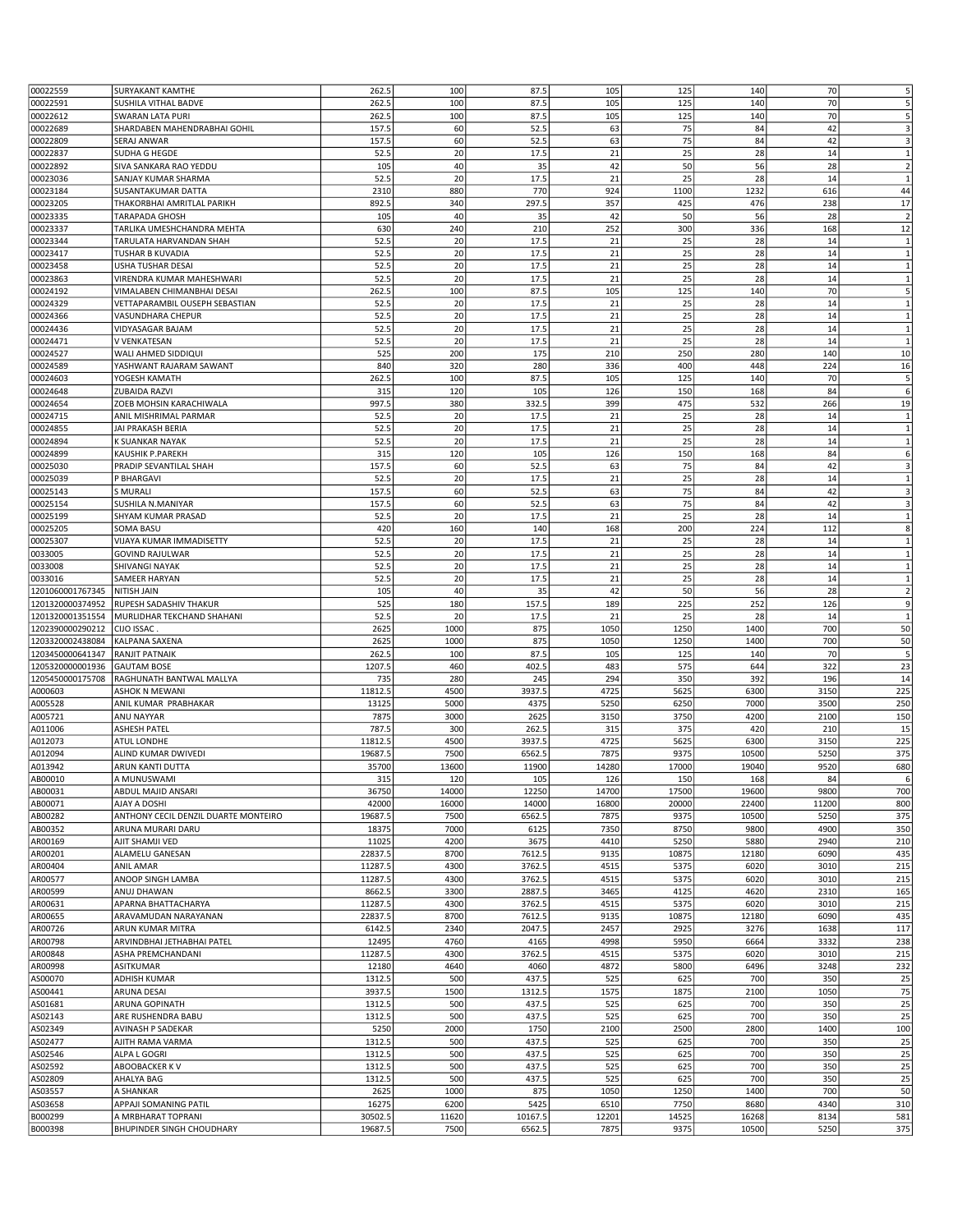| BB00042          | <b>BABAN TAMBE</b>           | 13125   | 5000  | 4375    | 5250  | 6250  | 7000  | 3500  | 250                     |
|------------------|------------------------------|---------|-------|---------|-------|-------|-------|-------|-------------------------|
| BB00091          | BEHRAM DOSABHAI GAZDAR       | 39375   | 15000 | 13125   | 15750 | 18750 | 21000 | 10500 | 750                     |
| BB00253          | <b>BRATATI CHOWDHURY</b>     | 19687.5 | 7500  | 6562.5  | 7875  | 9375  | 10500 | 5250  | 375                     |
|                  |                              |         |       |         |       |       |       |       |                         |
| BR00197          | BECHARBHAI MYLJIBHAI PATEL   | 11287.5 | 4300  | 3762.5  | 4515  | 5375  | 6020  | 3010  | 215                     |
| BR00207          | BEHRAM DOSABHAI GAZDAR       | 22837.5 | 8700  | 7612.5  | 9135  | 10875 | 12180 | 6090  | 435                     |
| BR00442          | <b>BHASKER RAJ SAXENA</b>    | 10447.5 | 3980  | 3482.5  | 4179  | 4975  | 5572  | 2786  | 199                     |
| BR00443          | <b>BHASKER RAJ SAXENA</b>    | 6142.5  | 2340  | 2047.5  | 2457  | 2925  | 3276  | 1638  | 117                     |
| BR00509          | BHUPENDRA MANILAL JASANI     | 18375   | 7000  | 6125    | 7350  | 8750  | 9800  | 4900  | 350                     |
| BS00090          | <b>BALUMAL VANWARI</b>       | 1312.5  | 500   | 437.5   | 525   | 625   | 700   | 350   | 25                      |
| BS00582          | <b>BHAGWATI</b>              | 1312.5  | 500   | 437.5   | 525   | 625   | 700   | 350   | 25                      |
| BS00847          | BABULAL ACHALCHAND KOTHARI   | 2887.5  | 1100  | 962.5   | 1155  | 1375  | 1540  | 770   | 55                      |
| BS00864          | BASANTHI DEVI MUNDADA        | 1312.5  | 500   | 437.5   | 525   | 625   | 700   | 350   | 25                      |
| BS01199          | <b>BAJAM VILASINI</b>        | 2625    | 1000  | 875     | 1050  | 1250  | 1400  | 700   | 50                      |
|                  |                              |         |       |         |       |       |       |       |                         |
| BS01209          | <b>B SUBRAMANYAM</b>         | 2625    | 1000  | 875     | 1050  | 1250  | 1400  | 700   | 50                      |
| CB00009          | C SAMPATH KUMAR              | 13125   | 5000  | 4375    | 5250  | 6250  | 7000  | 3500  | 250                     |
| CB00091          | CHANDRU HASHMATRAI CHAINANI  | 20475   | 7800  | 6825    | 8190  | 9750  | 10920 | 5460  | 390                     |
| CP00042          | CHANDRA BHATNAGAR            | 22575   | 8600  | 7525    | 9030  | 10750 | 12040 | 6020  | 430                     |
| CR00001          | C A SANKARANARAYANAN         | 25200   | 9600  | 8400    | 10080 | 12000 | 13440 | 6720  | 480                     |
| CR00138          | CHANDRA SEKHRAN              | 6037.5  | 2300  | 2012.5  | 2415  | 2875  | 3220  | 1610  | 115                     |
| CR00308          | CHHOTALAL JAGJIVANDAS SHAH   | 18375   | 7000  | 6125    | 7350  | 8750  | 9800  | 4900  | 350                     |
| CS00226          | CHANDRIKA HARILAL KHODIAR    | 1312.5  | 500   | 437.5   | 525   | 625   | 700   | 350   | 25                      |
| CS00303          | CHETAN H DESAI               | 1312.5  | 500   | 437.5   | 525   | 625   | 700   | 350   | 25                      |
| CS00312          | C KRUPANANDA REDDY           | 525     | 200   | 175     | 210   | 250   | 280   | 140   | 10                      |
| CS00915          | CHINTOO GUPTA                | 2625    | 1000  | 875     | 1050  | 1250  | 1400  | 700   | 50                      |
|                  | CHANDA AGARWAL               | 1312.5  | 500   | 437.5   | 525   | 625   | 700   | 350   | 25                      |
| CS01147          |                              |         |       |         |       |       |       |       |                         |
| D005956          | D. SIVAPRASAD                | 14437.5 | 5500  | 4812.5  | 5775  | 6875  | 7700  | 3850  | 275                     |
| D006803          | <b>D RUKMINI</b>             | 6562.5  | 2500  | 2187.5  | 2625  | 3125  | 3500  | 1750  | 125                     |
| DP00124          | DINESH KUMAR PATODIA         | 19687.5 | 7500  | 6562.5  | 7875  | 9375  | 10500 | 5250  | 375                     |
| DR00113          | DATTATREYA JAGANNATH PENKAR  | 4462.5  | 1700  | 1487.5  | 1785  | 2125  | 2380  | 1190  | 85                      |
| DR00118          | DAULAT MEHTA                 | 6825    | 2600  | 2275    | 2730  | 3250  | 3640  | 1820  | 130                     |
| DR00169          | DEEPAK JESHTARAM THAKER      | 11287.5 | 4300  | 3762.5  | 4515  | 5375  | 6020  | 3010  | 215                     |
| DS00013          | <b>D N SHARMA</b>            | 3937.5  | 1500  | 1312.5  | 1575  | 1875  | 2100  | 1050  | 75                      |
| DS00696          | D SUNDARESAN                 | 1312.5  | 500   | 437.5   | 525   | 625   | 700   | 350   | 25                      |
| DS01080          | DAKOORI VENKATESHAM          | 1312.5  | 500   | 437.5   | 525   | 625   | 700   | 350   | 25                      |
|                  |                              |         |       |         |       |       |       |       |                         |
| DS01092          | DHANA LAXMI SURYADEVARA      | 1312.5  | 500   | 437.5   | 525   | 625   | 700   | 350   | 25                      |
| ER00007          | <b>EBRAHIM ISMAIL BASSA</b>  | 22837.5 | 8700  | 7612.5  | 9135  | 10875 | 12180 | 6090  | 435                     |
| F005047          | <b>FRANK RODRIGUES</b>       | 32812.5 | 12500 | 10937.5 | 13125 | 15625 | 17500 | 8750  | 625                     |
| FR00017          | FARROKH JAMSHEDIRANI         | 11287.5 | 4300  | 3762.5  | 4515  | 5375  | 6020  | 3010  | 215                     |
| GR00198          | GIRIJA SHANKAR DALVI         | 5512.5  | 2100  | 1837.5  | 2205  | 2625  | 2940  | 1470  | 105                     |
| GR00243          | <b>GITA SINHA</b>            | 11287.5 | 4300  | 3762.5  | 4515  | 5375  | 6020  | 3010  | 215                     |
| GR00332          | GOVIND KHANCHAND MIRCHANDANI | 18375   | 7000  | 6125    | 7350  | 8750  | 9800  | 4900  | 350                     |
| GS00250          | <b>GOVINDDAS BOOB</b>        | 262.5   | 100   | 87.5    | 105   | 125   | 140   | 70    | 5                       |
| GS00299          | <b>G JHANSI LAKSHMI</b>      | 1575    | 600   | 525     | 630   | 750   | 840   | 420   | 30                      |
| GS00322          | <b>GOGULA SHARADA</b>        | 1312.5  | 500   | 437.5   | 525   | 625   | 700   | 350   | 25                      |
|                  |                              | 1312.5  | 500   | 437.5   | 525   |       | 700   |       | 25                      |
| GS00325          | GAJINDER MOHAN SINGH CHADHA  |         |       |         |       | 625   |       | 350   |                         |
| GS00551          | <b>GEETA SUBRAY HEGDE</b>    | 1312.5  | 500   | 437.5   | 525   | 625   | 700   | 350   | 25                      |
| GS00660          | <b>GAJENDRA D KABADE</b>     | 1312.5  | 500   | 437.5   | 525   | 625   | 700   | 350   | 25                      |
| GS00934          | G SATYANARAYANA              | 1312.5  | 500   | 437.5   | 525   | 625   | 700   | 350   | 25                      |
| GS01202          | G. SATHEESAKUMAR             | 1312.5  | 500   | 437.5   | 525   | 625   | 700   | 350   | 25                      |
| HP00031          | <b>HARBANS LALL SURI</b>     | 20475   | 7800  | 6825    | 8190  | 9750  | 10920 | 5460  | 390                     |
| HR00029          | <b>HAJARA BAI</b>            | 25095   | 9560  | 8365    | 10038 | 11950 | 13384 | 6692  | 478                     |
| HR00107          | <b>HARDIAL SINGH</b>         | 18375   | 7000  | 6125    | 7350  | 8750  | 9800  | 4900  | 350                     |
| HR00182          | <b>HARISH KHANNA</b>         | 22837.5 | 8700  | 7612.5  | 9135  | 10875 | 12180 | 6090  | 435                     |
| HR00395          | HIMANI JAGDISH DESAI         | 18375   | 7000  | 6125    | 7350  | 8750  | 9800  | 4900  | 350                     |
| HR00400          | HIMATLAL JAGMOHANDAS PAREKH  | 22837.5 | 8700  | 7612.5  | 9135  | 10875 | 12180 | 6090  | 435                     |
|                  |                              |         |       |         |       |       |       |       |                         |
| HS00206          | <b>HARPREET KAUR</b>         | 4462.5  | 1700  | 1487.5  | 1785  | 2125  | 2380  | 1190  | 85                      |
| HS00632          | H SRIRAAM                    | 1312.5  | 500   | 437.5   | 525   | 625   | 700   | 350   | 25                      |
| HS00784          | HARISH KHANNA                | 1312.5  | 500   | 437.5   | 525   | 625   | 700   | 350   | 25                      |
| HS00835          | HIRA LAL JAIN                | 1312.5  | 500   | 437.5   | 525   | 625   | 700   | 350   | 25                      |
| 1000112          | INDUMATI KANAJI KUNVARIA     | 12337.5 | 4700  | 4112.5  | 4935  | 5875  | 6580  | 3290  | 235                     |
| IB00046          | <b>INDULAL PRANLAL SHAH</b>  | 13125   | 5000  | 4375    | 5250  | 6250  | 7000  | 3500  | 250                     |
| IN30009510262088 | Manjula                      | 3990    | 1520  | 1330    | 1596  | 1900  | 2128  | 1064  | 76                      |
| IN30010010075262 | AJIT BHAICHAND MUCHHALA      | 787.5   | 300   | 262.5   | 315   | 375   | 420   | 210   | 15                      |
| IN30010010586078 | ENPEE INVESTMENTS PVT LTD    | 262.5   | 100   | 87.5    | 105   | 125   | 140   | 70    | 5                       |
| IN30011810222019 | <b>VIJAY KUMAR TREHAN</b>    | 157.5   | 60    | 52.5    | 63    | 75    | 84    | 42    | 3                       |
|                  |                              |         |       |         |       |       |       |       |                         |
| IN30014210415399 | TEREDESAI SHARAD GOVIND      | 94132.5 | 35860 | 31377.5 | 37653 | 44825 | 50204 | 25130 | 1795                    |
| IN30017510165862 | AVICHI CHETTIAR. M           | 25830   | 9840  | 8610    | 10332 | 12300 | 13776 | 6888  | 492                     |
| IN30018313612116 | <b>K P KHANDELWAL</b>        | 157.5   | 60    | 52.5    | 63    | 75    | 84    | 42    | 3                       |
| IN30036022535000 | <b>VINAY KUMAR GUPTA</b>     | 1155    | 440   | 385     | 462   | 550   | 616   | 308   | 22                      |
| IN30039410852634 | HARIBANS NARAYAN PATHAK      | 13440   | 5120  | 4480    | 5376  | 6400  | 7168  | 3584  | 256                     |
| IN30039412109758 | NARESH NATVARLAL PANCHAL     | 3517.5  | 1340  | 1172.5  | 1407  | 1675  | 1876  | 938   | 67                      |
| IN30039413807649 | <b>SURINDER ANAND</b>        | 787.5   | 300   | 262.5   | 315   | 375   | 420   | 210   | 15                      |
| IN30039417348495 | RAJEEV KUMAR RANJAN          | 892.5   | 340   | 297.5   | 357   | 425   | 476   | 238   | 17                      |
| IN30045010176520 | <b>RENU RAMPAL</b>           | 1312.5  | 500   | 437.5   | 525   | 625   | 700   | 350   | 25                      |
| IN30045011449055 |                              | 1312.5  | 500   | 437.5   | 525   | 625   | 700   | 350   | 25                      |
|                  | <b>G SHIVA SHANKAR</b>       |         |       |         |       |       |       |       |                         |
| IN30063610205259 | PIYUSH BABUBHAI PATEL        | 2677.5  | 1020  | 892.5   | 1071  | 1275  | 1428  | 714   | 51                      |
| IN30077310021274 | <b>GYAN CHAND JAIN</b>       | 1050    | 400   | 350     | 420   | 500   | 560   | 294   | $\overline{1}$          |
| IN30077310044336 | JAYANTA SHASMAL              | 1312.5  | 500   | 437.5   | 525   | 625   | 700   | 350   | 25                      |
| IN30096610355727 | SATYENDRA GUPTA              | 210     | 80    | 70      | 84    | 100   | 112   | 56    | $\overline{4}$          |
| IN30102213515536 | SATYANARAYANA RAO PALLAPOTHU | 2677.5  | 920   | 805     | 966   | 1150  | 1288  | 644   | 46                      |
| IN30102220683115 | <b>OMPRAKASH PALLOD</b>      | 1050    | 400   | 350     | 420   | 500   | 560   | 280   | $20\,$                  |
| IN30114310411082 | <b>KAMLESH GOEL</b>          | 157.5   | 60    | 52.5    | 63    | 75    | 84    | 42    | $\overline{\mathbf{3}}$ |
| IN30133017522734 | SHIVANATH PRASAD             | 157.5   | 60    | 52.5    | 63    | 75    | 84    | 42    | $\overline{3}$          |
| IN30133019385450 | <b>MARY ABRAHAM</b>          | 262.5   | 100   | 87.5    | 105   | 125   | 140   | 70    | $5 \vert$               |
|                  |                              |         |       |         |       |       |       |       |                         |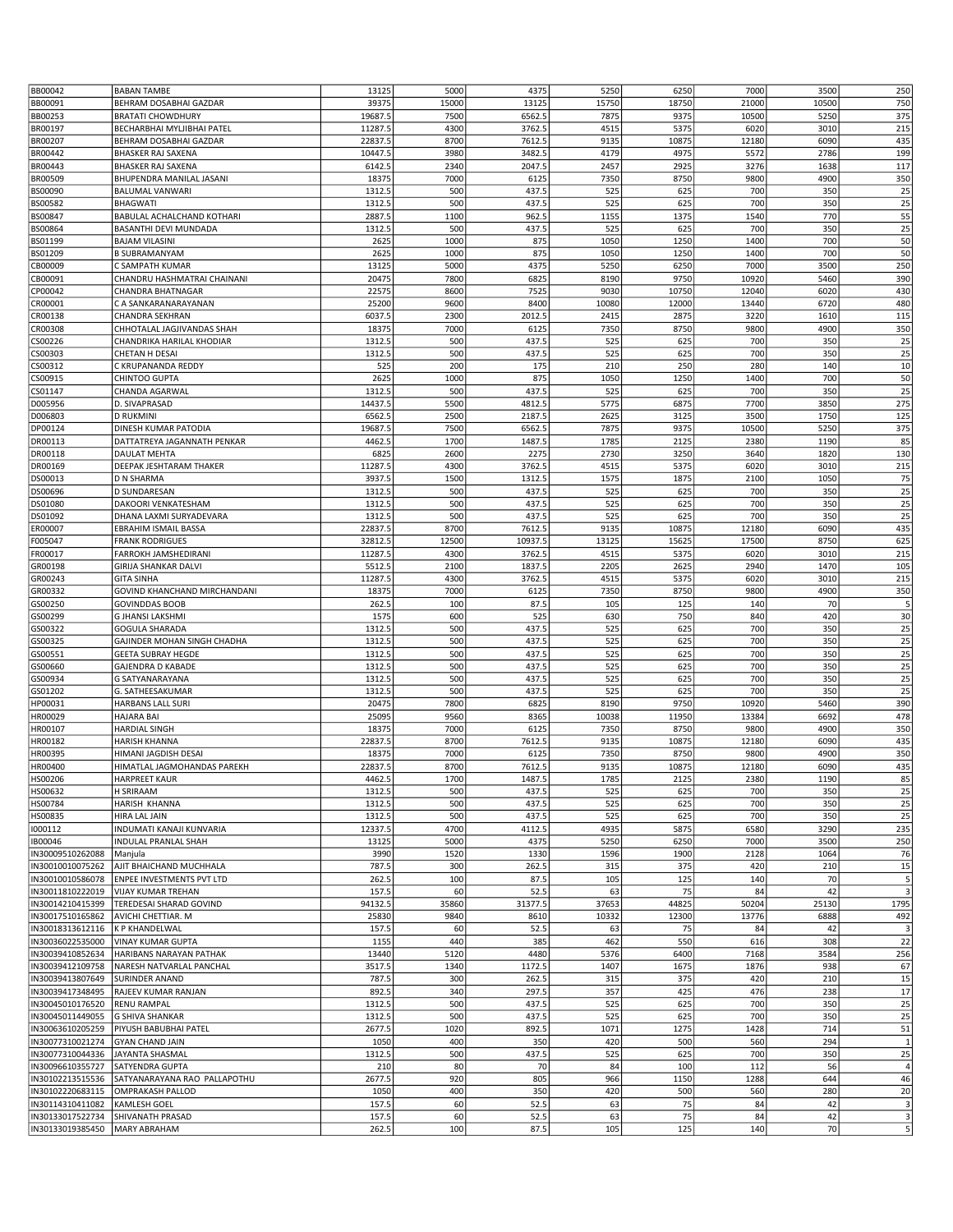|                  | IN30177410409490 PRADIP BABULAL BAROT | 1365    | 520        | 455     | 546        | 650        | 728        | 364        | 26             |
|------------------|---------------------------------------|---------|------------|---------|------------|------------|------------|------------|----------------|
| IN30181110024416 | S. VISALAKSHI                         | 105     | 40         | 35      | 42         | 50         | 56         | 28         | $\overline{2}$ |
| IN30189510283996 | PIOUS C JOSEPH                        | 1312.5  | 500        | 437.5   | 525        | 625        | 700        | 350        | 25             |
| IN30226911361912 | SHAIFTA WALELE                        | 367.5   | 140        | 105     | 105        | 125        | 112        | 56         | $\overline{4}$ |
| IN30246110227886 | MEHUL INDUBHAI GANDHI                 | 9922.5  | 3780       | 3307.5  | 3969       | 4725       | 5292       | 2646       | 189            |
| IN30267930230893 | <b>D SELVENDRAN</b>                   | 52.5    | 20         | 17.5    | 21         | 25         | 28         | 14         | $\mathbf{1}$   |
| J001269          | JAGDISH RAI JAIN                      | 38062.5 | 14500      | 12687.5 | 15225      | 18125      | 20300      | 10150      | 725            |
|                  | JAGDISH RAI JAIN                      | 236250  | 90000      | 78750   | 94500      | 112500     | 126000     | 63000      | 4500           |
| J005083          |                                       |         |            |         |            |            |            |            |                |
| J005084          | JAGDISH RAI JAIN                      | 118125  | 45000      | 39375   | 47250      | 56250      | 63000      | 31500      | 2250           |
| J005172          | JAMNADAS ASHER                        | 6562.5  | 2500       | 2187.5  | 2625       | 3125       | 3500       | 1750       | 125            |
| J005778          | JYOTI SHANKAR NAIK                    | 13125   | 5000       | 4375    | 5250       | 6250       | 7000       | 3500       | 250            |
| J005891          | JAI PRAKASH BERIA                     | 2625    | 1000       | 875     | 1050       | 1250       | 1400       | 700        | 50             |
| J005905          | JAGDISHRAI JAIN                       | 393750  | 150000     | 131250  | 157500     | 187500     | 210000     | 105000     | 7500           |
| JB00170          | JAYSING LAXMAN TADAKHE                | 68197.5 | 25980      | 22732.5 | 27279      | 32475      | 36372      | 18186      | 1299           |
| JR00210          | JASUMATI KARSANBHAI PATEL             | 11287.5 | 4300       | 3762.5  | 4515       | 5375       | 6020       | 3010       | 215            |
| JR00419          | JETHALAL KHEMCHAND PATEL              | 18375   | 7000       | 6125    | 7350       | 8750       | 9800       | 4900       | 350            |
| JS00229          | JOHN VARGHESE                         | 1837.5  | 700        | 612.5   | 735        | 875        | 980        | 490        | 35             |
| JS00443          | JANAI SIVARAMAKRISHNAN                | 577.5   | 220        | 192.5   | 231        | 275        | 308        | 154        | 11             |
| JS00788          | JAWAHAR CHOLA                         | 2625    | 1000       | 875     | 1050       | 1250       | 1400       | 700        | 50             |
| JS01348          | JAGJIT SINGH CHANANA                  | 2625    | 1000       | 875     | 1050       | 1250       | 1400       | 700        | 50             |
| JS01512          | J AJAY KUMAR SURANA                   | 1312.5  | 500        | 437.5   | 525        | 625        | 700        | 350        | 25             |
| JS01568          | JENTI J SUMARIA                       | 6562.5  | 2500       | 2187.5  | 2625       | 3125       | 3500       | 1750       | 125            |
| KB00123          | KAMESH CHANDRA BHARGAVA               | 9187.5  | 3500       | 3062.5  | 3675       | 4375       | 4900       | 2450       | 175            |
| KP00168          | KESHAVJI DEVJI CHHEDA                 | 22627.5 | 8620       | 7542.5  | 9051       | 10775      | 12068      | 6034       | 431            |
| KR00022          | K HANUMANTH PURANIK                   | 22837.5 | 8700       | 7612.5  | 9135       | 10875      | 12180      | 6090       | 435            |
| KR00036          | K MADHAVA RAO                         | 11287.5 | 4300       | 3762.5  | 4515       | 5375       | 6020       | 3010       | 215            |
| KR00299          | KAMLESH BHANDARI                      | 6825    | 2600       | 2275    | 2730       | 3250       | 3640       | 1820       | 130            |
| KR00305          | KAMLESH GOEL                          | 6825    | 2600       | 2275    | 2730       | 3250       | 3640       | 1820       | 130            |
|                  |                                       |         |            |         |            |            |            |            |                |
| KR00524          | KAUSHALYA KALRA                       | 22837.5 | 8700       | 7612.5  | 9135       | 10875      | 12180      | 6090       | 435            |
| KR00553          | KEDARMAL MAHESREE                     | 16957.5 | 6460       | 5652.5  | 6783       | 8075       | 9044       | 4522       | 323            |
| KR00563          | KERSASP ARDESHIR RABADI               | 22837.5 | 8700       | 7612.5  | 9135       | 10875      | 12180      | 6090       | 435            |
| KR00591          | KETAN SAVAILAL BHUTA                  | 12390   | 4720       | 4130    | 4956       | 5900       | 6608       | 3304       | 236            |
| KR00741          | KISHORE JINSIWALE                     | 11287.5 | 4300       | 3762.5  | 4515       | 5375       | 6020       | 3010       | 215            |
| KS00040          | K KRISHNA NAYAK                       | 1837.5  | 700        | 612.5   | 735        | 875        | 980        | 490        | 35             |
| KS00209          | KAMINIBEN A AMIN                      | 525     | 200        | 175     | 210        | 250        | 280        | 140        | 10             |
| KS00588          | KAILASH CHANDRA BHARUKA               | 262.5   | 100        | 87.5    | 105        | 125        | 140        | 70         | 5              |
| KS01357          | K MANI                                | 1417.5  | 540        | 472.5   | 567        | 675        | 756        | 378        | 27             |
| KS01549          | K. VASU BABU                          | 1312.5  | 500        | 437.5   | 525        | 625        | 700        | 350        | 25             |
| KS01557          | K VASU BABU                           | 1312.5  | 500        | 437.5   | 525        | 625        | 700        | 350        | 25             |
| KS01978          | <b>K C MISHRA</b>                     | 1312.5  | 500        | 437.5   | 525        | 625        | 700        | 350        | 25             |
| KS02252          | KAMAL KISHORE BHUTRA                  | 1312.5  | 500        | 437.5   | 525        | 625        | 700        | 350        | 25             |
| KS02852          | KAKUMANU FRANCIS                      | 1312.5  | 500        | 437.5   | 525        | 625        | 700        | 350        | 25             |
| KS03310          | KALPA K GAWAD                         | 1312.5  | 500        | 437.5   | 525        | 625        | 700        | 350        | 25             |
| KS03372          | KAPIL RAJPRAKASH PURI                 | 6562.5  | 2500       | 2187.5  | 2625       | 3125       | 3500       | 1750       | 125            |
| LR00034          | LAKHPAT RAI JAIN                      | 262.5   | 100        | 87.5    | 105        | 125        | 140        | 70         | 5              |
| LR00185          | LEELA LAMBA                           | 11287.5 | 4300       | 3762.5  | 4515       | 5375       | 6020       | 3010       | 215            |
| LR00226          | LILAVATI CHANDRAKANT PATEL            | 11287.5 | 4300       | 3762.5  | 4515       | 5375       | 6020       | 3010       | 215            |
| LS00009          | LACHA B AIDASANI                      | 525     | 200        | 175     | 210        | 250        | 280        | 140        | 10             |
| LS00044          | LALCHAND AGARWAL                      | 2625    | 1000       | 875     | 1050       | 1250       | 1400       | 700        | 50             |
|                  |                                       | 1312.5  | 500        | 437.5   | 525        | 625        | 700        | 350        | 25             |
| LS00353          | LORRAINE D'SOUZA                      |         |            |         |            |            |            |            |                |
| LS00403          | LEELAVATHI S PAI                      | 2625    | 1000       | 875     | 1050       | 1250       | 1400       | 700        | 50             |
| LS00587          | L JAYASHREE                           | 1470    | 560        | 490     | 588        | 700        | 784        | 392        | 28             |
| M000105          | MADHUKAR V SHAH                       | 19687.5 | 7500       | 6562.5  | 7875       | 9375       | 10500      | 5250       | 375            |
| M000118          | MADHURI SINHA                         | 19687.5 | 7500       | 6562.5  | 7875       | 9375       | 10500      | 5250       | 375            |
| M000304          | MANI BEHRAM GAZDAR                    | 31500   | 12000      | 10500   | 12600      | 15000      | 16800      | 8400       | 600            |
| M000465          | MAYADEVI                              | 4725    | 1800       | 1575    | 1890       | 2250       | 2520       | 1260       | 90             |
| M000789          | ISS) MAMTA TOPRANI                    | 30502.5 | 11620      | 10167.5 | 12201      | 14525      | 16268      | 8134       | 581            |
| M006693          | MAFATBHAE RAMANBHAI PATEL             | 315     | 120        | 105     | 126        | 150        | 168        | 84         | 6              |
| MB00208          | MANI BEHRAM GAZDAR                    | 19687.5 | 7500       | 6562.5  | 7875       | 9375       | 10500      | 5250       | 375            |
| MB00276          | MANOJ KHOSLA                          | 40425   | 15400      | 13475   | 16170      | 19250      | 21560      | 10780      | 770            |
| MP00141          | <b>MANGILALL CHOPRA</b>               | 19687.5 | 7500       | 6562.5  | 7875       | 9375       | 10500      | 5250       | 375            |
| MP00227          | MARY JOSEPH                           | 19687.5 | 7500       | 6562.5  | 7875       | 9375       | 10500      | 5250       | 375            |
| MR00331          | MAHESH A KESWANI                      | 11287.5 | 4300       | 3762.5  | 4515       | 5375       | 6020       | 3010       | 215            |
| MR00382          | MAINA RAMCHAND ADVANI                 | 50820   | 19360      | 16940   | 20328      | 24200      | 27104      | 13552      | 968            |
| MR00383          | MAINA RAMCHAND ADVANI                 | 25252.5 | 9620       | 8417.5  | 10101      | 12025      | 13468      | 6734       | 481            |
| MR00447          | MAMTA TOPRANI                         | 18585   | 7080       | 6195    | 7434       | 8850       | 9912       | 4956       | 354            |
| MR00520          | MANI BEHRAM GAZDAR                    | 22837.5 | 8700       | 7612.5  | 9135       | 10875      | 12180      | 6090       | 435            |
| MR00549          | MANIRAM VERMA                         | 11287.5 | 4300       | 3762.5  | 4515       | 5375       | 6020       | 3010       | 215            |
| MR00656          | MANOHAR LAL BUDHIRAJA                 | 11287.5 | 4300       | 3762.5  | 4515       | 5375       | 6020       | 3010       | 215            |
| MR00680          | MANORAMA DABHOLKAR                    | 11287.5 | 4300       | 3762.5  | 4515       | 5375       | 6020       | 3010       | 215            |
| MR00728          | MARIAMMA MATHAI                       | 6825    | 2600       | 2275    | 2730       | 3250       | 3640       | 1820       | 130            |
| MR00729          | MARIAMMA MATHAI                       | 6825    | 2600       | 2275    | 2730       | 3250       | 3640       | 1820       | 130            |
| MR00790          | <b>MAYA MUKHERJI</b>                  | 11287.5 | 4300       | 3762.5  | 4515       | 5375       | 6020       | 3010       | 215            |
| MR00804          | <b>MAYANK TOPRANI</b>                 | 12180   | 4640       | 4060    | 4872       | 5800       | 6496       | 3248       | 232            |
| MR00978          | MOHAMED YUSUF MUSVEE                  | 22837.5 | 8700       | 7612.5  | 9135       | 10875      | 12180      | 6090       | 435            |
| MR01224          | MURALI SANTHANAM                      | 11287.5 | 4300       |         |            |            |            |            | 215            |
|                  |                                       |         |            | 3762.5  | 4515       | 5375       | 6020       | 3010       |                |
| MS00243          | MALITE CHAKKUNNY PETER                | 1312.5  | 500<br>500 | 437.5   | 525<br>525 | 625<br>625 | 700<br>700 | 350<br>350 | 25<br>25       |
| MS00299          | <b>MANISH NAGAR</b>                   | 1312.5  |            | 437.5   |            |            |            |            |                |
| MS00490          | MEHMUDABIBI B SHAIKH                  | 2625    | 1000       | 875     | 1050       | 1250       | 1400       | 700        | 50             |
| MS01351          | MANHARLAL B SHAH                      | 3937.5  | 1500       | 1312.5  | 1575       | 1875       | 2100       | 1050       | 75             |
| MS01357          | <b>MAMTA SACHDEV</b>                  | 1312.5  | 500        | 437.5   | 525        | 625        | 700        | 350        | 25             |
| MS01458          | M SOUNDARI                            | 1417.5  | 540        | 472.5   | 567        | 675        | 756        | 378        | 27             |
| MS01860          | M RATNA MANIKYAM                      | 1312.5  | 500        | 437.5   | 525        | 625        | 700        | 350        | 25             |
| MS01890          | MAGGIE D'SILVA                        | 2625    | 1000       | 875     | 1050       | 1250       | 1400       | 700        | 50             |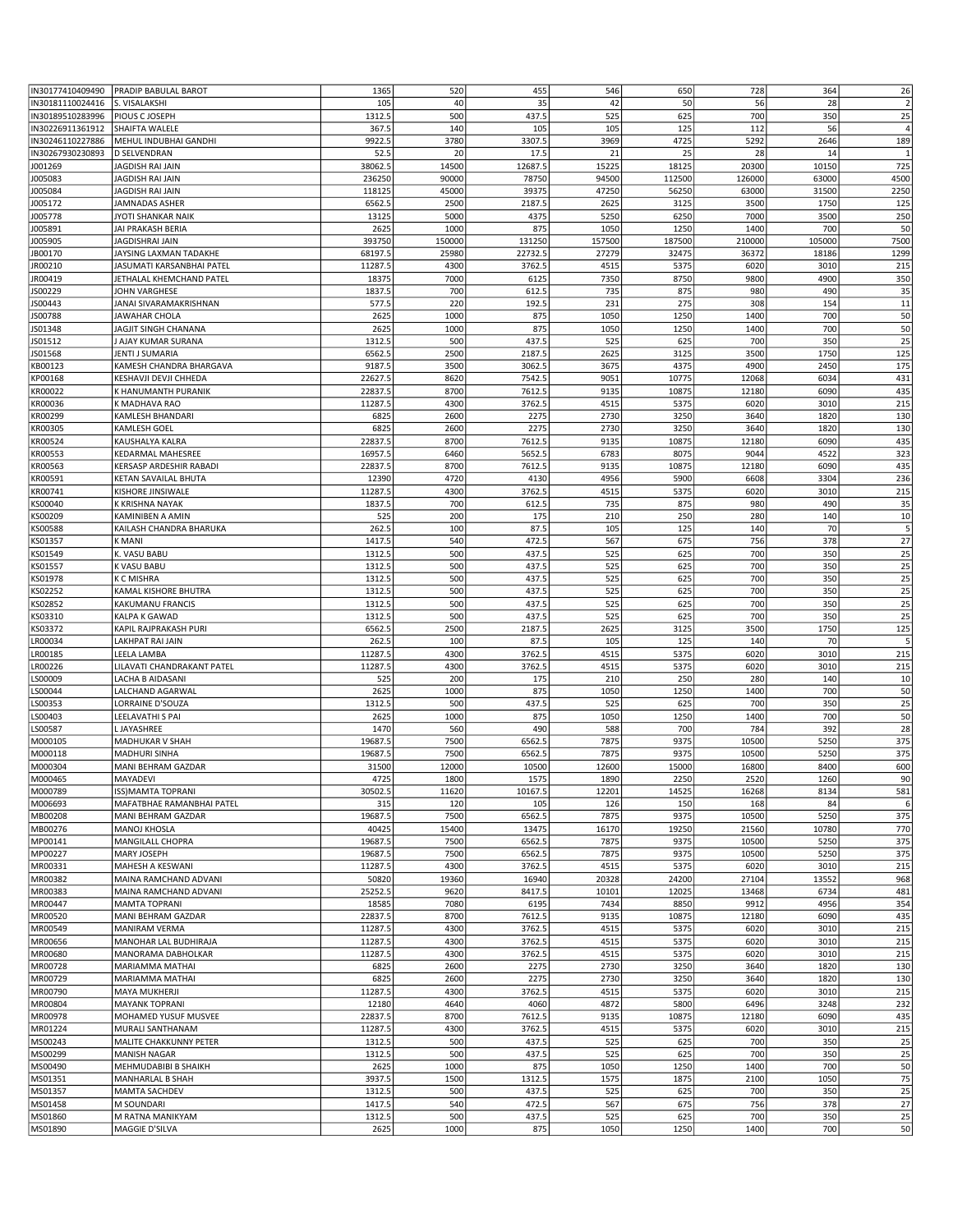| MS01979 | M A TOM                                 | 1312.5  | 500    | 437.5   | 525    | 625    | 700    | 350    | 25   |
|---------|-----------------------------------------|---------|--------|---------|--------|--------|--------|--------|------|
|         | MANJUSHREE SATYANARAYAN MANIYAR         | 1312.5  | 500    | 437.5   |        | 625    | 700    | 350    | 25   |
| MS02437 |                                         |         |        |         | 525    |        |        |        |      |
| MS02734 | MADDULA RATNA MANIKYAM                  | 1312.5  | 500    | 437.5   | 525    | 625    | 700    | 350    | 25   |
| MS03146 | MEENA KUMARI                            | 1312.5  | 500    | 437.5   | 525    | 625    | 700    | 350    | 25   |
| MS03596 | M VIMALA DEVI                           | 1312.5  | 500    | 437.5   | 525    | 625    | 700    | 350    | 25   |
| N005929 | <b>NEHA SHAH</b>                        | 26250   | 10000  | 8750    | 10500  | 12500  | 14000  | 7000   | 500  |
|         |                                         | 9712.5  | 3700   | 3237.5  | 3885   |        |        | 2590   |      |
| N011030 | <b>NEHA SHAH</b>                        |         |        |         |        | 4625   | 5180   |        | 185  |
| NB00016 | N SIVAPALAN                             | 28875   | 11000  | 9625    | 11550  | 13750  | 15400  | 7700   | 550  |
| NB00052 | NALINI VISHNU RASAL                     | 18375   | 7000   | 6125    | 7350   | 8750   | 9800   | 4900   | 350  |
| NP00175 | NIRMAL ABHAYSHANKAR BAJEKAL             | 19687.5 | 7500   | 6562.5  | 7875   | 9375   | 10500  | 5250   | 375  |
| NR00069 | NAGNATH DIGAMBAR MULE                   | 11287.5 | 4300   | 3762.5  | 4515   | 5375   | 6020   | 3010   | 215  |
|         |                                         | 30502.5 | 11620  | 10167.5 | 12201  | 14525  | 16268  | 8134   |      |
| NR00147 | NANDINI PANDURANG PARAB                 |         |        |         |        |        |        |        | 581  |
| NR00214 | NARENDRA HIRALAL GANDHI                 | 18375   | 7000   | 6125    | 7350   | 8750   | 9800   | 4900   | 350  |
| NR00301 | NASIB KAUR SINGHOTA                     | 12495   | 4760   | 4165    | 4998   | 5950   | 6664   | 3332   | 238  |
| NR00510 | <b>NILA SANGHAVI</b>                    | 11287.5 | 4300   | 3762.5  | 4515   | 5375   | 6020   | 3010   | 215  |
| NR00694 | NISHABEN N SHAH                         | 11287.5 | 4300   | 3762.5  | 4515   | 5375   | 6020   | 3010   | 215  |
|         |                                         |         |        |         |        |        |        |        |      |
| NR20420 | <b>RPIL SHARES</b>                      | 720825  | 274600 | 240275  | 288330 | 343250 | 266756 | 117768 | 8312 |
| NS00147 | NARAYANBHAI BECHARDAS PATEL             | 3937.5  | 1500   | 1312.5  | 1575   | 1875   | 2100   | 1050   | 75   |
| NS00233 | NEDUNGAYIL ECKANDAN SIDHAN              | 1312.5  | 500    | 437.5   | 525    | 625    | 700    | 350    | 25   |
| NS00534 | NAYANA VIJAY RAUT                       | 2625    | 1000   | 875     | 1050   | 1250   | 1400   | 700    | 50   |
| NS01186 | NEELIMA KAPARTHI                        | 1312.5  | 500    | 437.5   | 525    | 625    | 700    | 350    | 25   |
|         |                                         |         |        |         |        |        |        |        |      |
| NS01338 | NEELAM MISRA                            | 1312.5  | 500    | 437.5   | 525    | 625    | 700    | 350    | 25   |
| NS01514 | NAGAMANI VABILISETTY                    | 1417.5  | 540    | 472.5   | 567    | 675    | 756    | 378    | 27   |
| NS01700 | <b>NAVIN KUMAR</b>                      | 1312.5  | 500    | 437.5   | 525    | 625    | 700    | 350    | 25   |
| NS01799 | NEETA VERMA                             | 1312.5  | 500    | 437.5   | 525    | 625    | 700    | 350    | 25   |
| NS01872 | <b>NIDHI KAPOOR</b>                     | 1312.5  | 500    | 437.5   | 525    | 625    | 700    | 350    | 25   |
|         |                                         |         |        |         |        |        |        |        |      |
| OR00006 | OM BABU GUPTA                           | 11287.5 | 4300   | 3762.5  | 4515   | 5375   | 6020   | 3010   | 215  |
| P005495 | PRABHUDAS ABHANI                        | 21000   | 8000   | 7000    | 8400   | 10000  | 11200  | 5600   | 400  |
| P006228 | PARESH P SHAH                           | 6562.5  | 2500   | 2187.5  | 2625   | 3125   | 3500   | 1750   | 125  |
| P015034 | PARTHA CHATTERJEE                       | 1837.5  | 700    | 612.5   | 735    | 875    | 980    | 490    | 35   |
|         |                                         |         |        |         |        |        |        |        |      |
| P015048 | PATANKAR MADHUSUDAN VASUDEO             | 2100    | 800    | 700     | 840    | 1000   | 1120   | 560    | 40   |
| PB00275 | PRASHANT ARVIND RANGNEKAR               | 4357.5  | 1660   | 1312.5  | 1575   | 1875   | 2100   | 1050   | 75   |
| PP00283 | <b>PUSHPA GANGRADE</b>                  | 19687.5 | 7500   | 6562.5  | 7875   | 9375   | 10500  | 5250   | 375  |
| PR00004 | P BALA KRISHNA NAIDU                    | 11287.5 | 4300   | 3762.5  | 4515   | 5375   | 6020   | 3010   | 215  |
| PR00152 | PANALAL MOHANLAL SHAH                   | 787.5   | 300    | 262.5   | 315    | 375    | 420    | 210    | 15   |
|         |                                         |         |        |         |        |        |        |        |      |
| PR00316 | PATEL BHIKHIBEN AMATHARAM               | 2100    | 800    | 700     | 840    | 1000   | 1120   | 560    | 40   |
| PR00515 | PRADEEP L LODHA                         | 22837.5 | 8700   | 7612.5  | 9135   | 10875  | 12180  | 6090   | 435  |
| PR00940 | PURNIMA DEBI                            | 18375   | 7000   | 6125    | 7350   | 8750   | 9800   | 4900   | 350  |
| PS00001 | P A PERCY                               | 1312.5  | 500    | 437.5   | 525    | 625    | 700    | 350    | 25   |
| PS00111 | PANKAJ HARSHADRAI PAREKH                | 1312.5  | 500    | 437.5   | 525    | 625    | 700    | 350    | 25   |
|         |                                         |         |        |         |        |        |        |        |      |
| PS00626 | P SIVAKUMAR                             | 525     | 200    | 175     | 210    | 250    | 280    | 140    | 10   |
| PS00763 | PURUSHOTHAM BHAI                        | 2625    | 1000   | 875     | 1050   | 1250   | 1400   | 700    | 50   |
| PS01105 | PRAMOD KUMAR SINGHANIA                  | 1312.5  | 500    | 437.5   | 525    | 625    | 700    | 350    | 25   |
| PS01254 | PRAKASH BABULAL KOTHARI                 | 1470    | 560    | 490     | 588    | 700    | 784    | 392    | 28   |
|         |                                         | 1312.5  |        |         |        |        | 700    |        |      |
| PS01488 | P KRISHNA MURTHY                        |         | 500    | 437.5   | 525    | 625    |        | 350    | 25   |
| PS01581 | PRAKASH K LAD                           | 1312.5  | 500    | 437.5   | 525    | 625    | 700    | 350    | 25   |
| PS01623 | P SUPRABHADEVI                          | 1312.5  | 500    | 437.5   | 525    | 625    | 700    | 350    | 25   |
| PS01842 | PURUSHOTHAM BHAT                        | 525     | 200    | 175     | 210    | 250    | 280    | 140    | 10   |
| PS02034 | P E BALAN                               | 1312.5  | 500    | 437.5   | 525    | 625    | 700    | 350    | 25   |
|         | PHOENIK SHARE INVESTMENTS & CONSULTANTS | 1312.5  | 500    | 437.5   | 525    | 625    | 700    | 350    | 25   |
| PS02096 |                                         |         |        |         |        |        |        |        |      |
| PS02999 | PATIL SHARADA DHANANJAY                 | 1312.5  | 500    | 437.5   | 525    | 625    | 700    | 350    | 25   |
| PS03024 | P NAGARAJA SETTY                        | 1312.5  | 500    | 437.5   | 525    | 625    | 700    | 350    | 25   |
| PS03077 | P KRISHNA KUMARI                        | 1312.5  | 500    | 437.5   | 525    | 625    | 700    | 350    | 25   |
| R007272 | RANJANA GOEL                            | 262.5   | 100    | 87.5    | 105    | 125    | 140    | 70     | 5    |
|         |                                         |         |        |         |        |        |        |        |      |
| R010027 | RAMAN SUNDARAM                          | 64942.5 | 24740  | 21647.5 | 25977  | 30925  | 34636  | 17318  | 1237 |
| R013705 | RAMA DAS                                | 22575   | 8600   | 7525    | 9030   | 10750  | 12040  | 6020   | 430  |
| RB00316 | RAMJEE BAIS                             | 8137.5  | 3100   | 2712.5  | 3255   | 3875   | 4340   | 2170   | 155  |
| RB00412 | RAVINDRA MANHAR MOHON                   | 787.5   | 300    | 262.5   | 315    | 375    | 420    | 210    | 15   |
| RB00519 | RUKSANA AFTAB RANGWALA                  | 525     | 200    | 175     | 210    | 250    | 280    | 140    | 10   |
|         |                                         |         |        |         |        |        |        |        |      |
| RP00150 | RAKESH KAPOOR                           | 19687.5 | 7500   | 6562.5  | 7875   | 9375   | 10500  | 5250   | 375  |
| RR00029 | R K KULKARNI                            | 11287.5 | 4300   | 3762.5  | 4515   | 5375   | 6020   | 3010   | 215  |
| RR00126 | RADHIKA DIPAN MEHTA                     | 787.5   | 300    | 262.5   | 315    | 375    | 420    | 210    | 15   |
| RR00218 | RAJAGOPALAN SOUNDARARAJAN               | 11287.5 | 4300   | 3762.5  | 4515   | 5375   | 6020   | 3010   | 215  |
| RR00227 | RAJAM JAYARAM                           | 11287.5 | 4300   | 3762.5  | 4515   | 5375   | 6020   | 3010   | 215  |
|         |                                         |         |        |         |        |        |        |        |      |
| RR00232 | RAJAN B RANADIVE                        | 4462.5  | 1700   | 1487.5  | 1785   | 2125   | 2380   | 1190   | 85   |
| RR00294 | RAJENDRA KUMAR GURUNATH DESAI           | 11287.5 | 4300   | 3762.5  | 4515   | 5375   | 6020   | 3010   | 215  |
| RR00380 | RAJESH SHIVRAM GARODIA                  | 11287.5 | 4300   | 3762.5  | 4515   | 5375   | 6020   | 3010   | 215  |
| RR00390 | RAJESWARI KUNDU                         | 11287.5 | 4300   | 3762.5  | 4515   | 5375   | 6020   | 3010   | 215  |
| RR00629 | RAMANIKLAL VAKHARIA                     | 3150    | 1200   | 1050    | 1260   | 1500   | 1680   | 840    | 60   |
|         |                                         |         |        |         |        |        |        |        |      |
| RR00636 | RAMANLAL KOTHARI                        | 11287.5 | 4300   | 3762.5  | 4515   | 5375   | 6020   | 3010   | 215  |
| RR00656 | RAMBHABEN KARELIA                       | 11287.5 | 4300   | 3762.5  | 4515   | 5375   | 6020   | 3010   | 215  |
| RR00772 | RAMESHCHANDRA SHAH                      | 61950   | 23600  | 20650   | 24780  | 29500  | 33040  | 16520  | 1180 |
| RR00827 | RANBIR KAUR BRAR                        | 9187.5  | 3500   | 3062.5  | 3675   | 4375   | 4900   | 2450   | 175  |
| RR00999 | RAVI KARAN MAHESHWARI                   | 11287.5 | 4300   | 3762.5  | 4515   | 5375   | 6020   | 3010   | 215  |
|         |                                         |         |        |         |        |        |        |        |      |
| RR01036 | RAVINDRA VADKE                          | 11287.5 | 4300   | 3762.5  | 4515   | 5375   | 6020   | 3010   | 215  |
| RS00643 | RITA BHARDWAJ                           | 2625    | 1000   | 875     | 1050   | 1250   | 1400   | 700    | 50   |
| RS00864 | RAJ KUMARI N MISHRA                     | 2625    | 1000   | 875     | 1050   | 1250   | 1400   | 700    | 50   |
| RS01667 | RM N RAMANATHAN                         | 1312.5  | 500    | 437.5   | 525    | 625    | 700    | 350    | 25   |
|         |                                         |         |        |         |        |        | 700    |        |      |
| RS01684 | RAMGOPAL SONI                           | 1312.5  | 500    | 437.5   | 525    | 625    |        | 350    | 25   |
| RS01820 | RAMCHAND G KRIPALANI                    | 1312.5  | 500    | 437.5   | 525    | 625    | 700    | 350    | 25   |
| RS01943 | RAOJI SHAH                              | 2625    | 1000   | 875     | 1050   | 1250   | 1400   | 700    | 50   |
| RS02130 | RAMESH HARIHARAN                        | 1312.5  | 500    | 437.5   | 525    | 625    | 700    | 350    | 25   |
| RS02358 | RATAN BHARSORA                          | 1312.5  | 500    | 437.5   | 525    | 625    | 700    | 350    | 25   |
| RS02417 | R LAKSHMI                               |         |        |         |        |        |        | 350    | 25   |
|         |                                         | 1312.5  | 500    | 437.5   | 525    | 625    | 700    |        |      |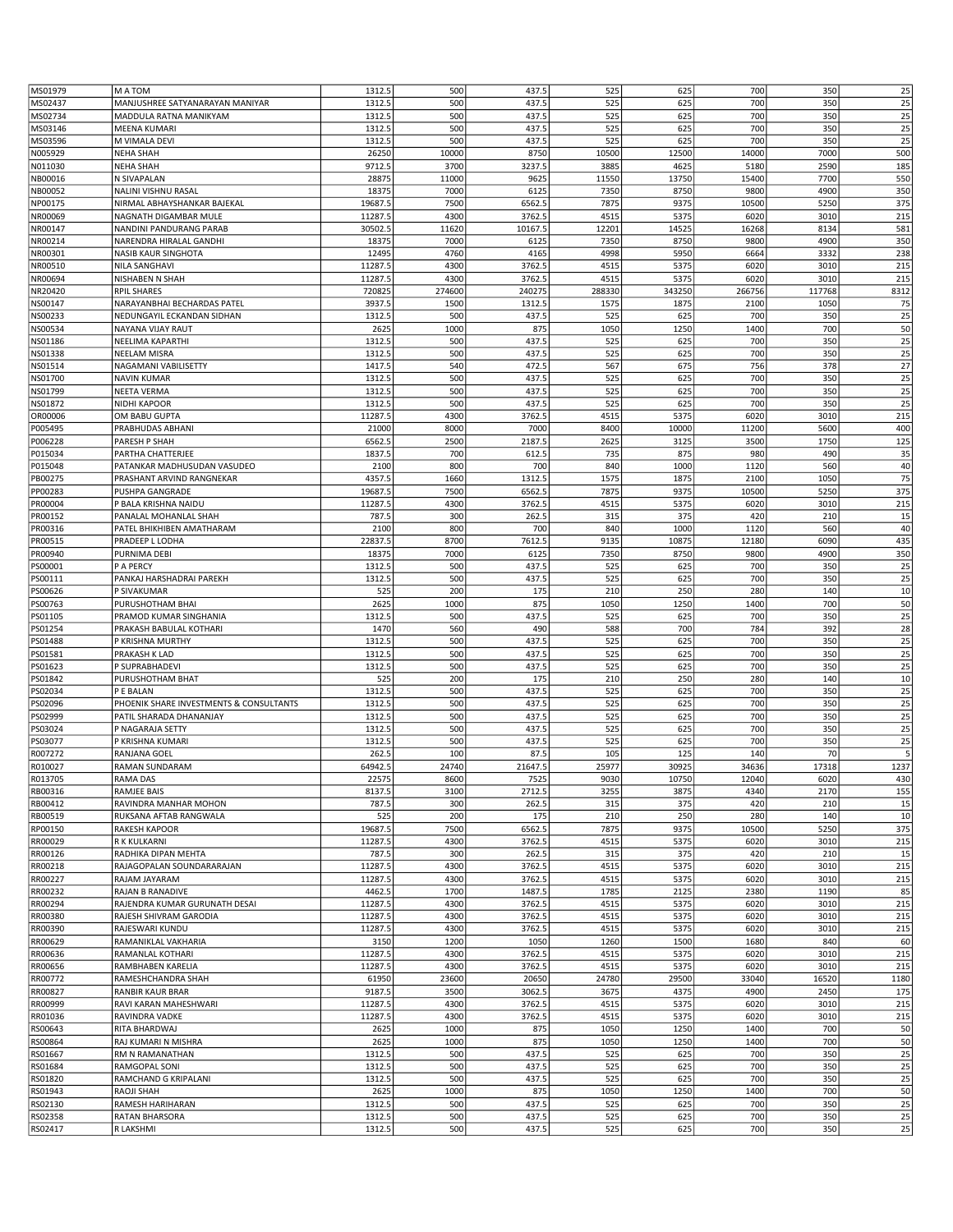| RS02765 | RAMAN KHANNA                                 | 2887.5           | 1100       | 962.5          | 1155       | 1375       | 1540       | 770        | 55       |
|---------|----------------------------------------------|------------------|------------|----------------|------------|------------|------------|------------|----------|
| RS02990 | RM SUNDARAM                                  | 1312.5           | 500        | 437.5          | 525        | 625        | 700        | 350        | 25       |
| S000048 | S SUBBAMMAL                                  | 6562.5           | 2500       | 2187.5         | 2625       | 3125       | 3500       | 1750       | 125      |
| S002132 | <b>SHARDA DAMANI</b>                         | 2625             | 1000       | 875            | 1050       | 1250       | 1400       | 700        | 50       |
| S005263 | SANDIP KUMAR DOKANIA                         | 26250            | 10000      | 8750           | 10500      | 12500      | 14000      | 7000       | 500      |
| S005790 | SEEMA MADAAN                                 | 19687.5          | 7500       | 6562.5         | 7875       | 9375       | 10500      | 5250       | 375      |
| S006308 | SHIV SHANKER KATTOJU                         | 11812.5          | 4500       | 3937.5         | 4725       | 5625       | 6300       | 3150       | 225      |
| S007907 | <b>S ANAND</b>                               | 13125            | 5000       | 4375           | 5250       | 6250       | 7000       | 3500       | 250      |
| S008414 | SAVITA BHATIA                                | 1312.5           | 500        | 437.5          | 525        | 625        | 700        | 350        | 25       |
| S009268 | <b>SUNIL B IDNANY</b>                        | 1312.5           | 500        | 437.5          | 525        | 625        | 700        | 350        | 25       |
| S011056 | SUMATHI CHANDRA KUMAR                        | 6300             | 2400       | 2100           | 2520       | 3000       | 3360       | 1680       | 120      |
| S014635 | SYED IFTIKHAR HUSSAIN RAZVI                  | 5250             | 2000       | 1750           | 2100       | 2500       | 2800       | 1400       | 100      |
| SB00278 | SEEMA DESHMUKH                               | 19687.5          | 7500       | 6562.5         | 7875       | 9375       | 10500      | 5250       | 375      |
| SB00911 | SUSHIL KUMAR SRIVASTAVA                      | 2887.5           | 1100       | 962.5          | 1155       | 1375       | 1540       | 770        | 55       |
| SR00122 | S VENKATARAMAN IYER                          | 18375            | 7000       | 6125           | 7350       | 8750       | 9800       | 4900       | 350      |
| SR00198 | SAKARBEN J BHANUSHALI                        | 12495            | 4760       | 4165           | 4998       | 5950       | 6664       | 3332       | 238      |
|         |                                              |                  |            |                |            |            |            |            |          |
| SR00218 | SALMA MOHAMMED HUSAIN                        | 6825             | 2600       | 2275           | 2730       | 3250       | 3640       | 1820       | 130      |
| SR00231 | SAMAT KUMAR JAIN                             | 11287.5          | 4300       | 3762.5         | 4515       | 5375       | 6020       | 3010       | 215      |
| SR00343 | SANJEEV SHARMA                               | 11287.5          | 4300       | 3762.5         | 4515       | 5375       | 6020       | 3010       | 215      |
| SR00427 | SARASVATI VINAYAK GHANEKAR                   | 11287.5          | 4300       | 3762.5         | 4515       | 5375       | 6020       | 3010       | 215      |
| SR00465 | SARLA HIMATLAL MEHTA                         | 11287.5          | 4300       | 3762.5         | 4515       | 5375       | 6020       | 3010       | 215      |
| SR00613 | SATYABADI SATAPATHY                          | 11287.5          | 4300       | 3762.5         | 4515       | 5375       | 6020       | 3010       | 215      |
| SR00693 | SAYARMAL BETALA                              | 11287.5          | 4300       | 3762.5         | 4515       | 5375       | 6020       | 3010       | 215      |
| SR00913 | SHANTA RASIKLAL TRIVEDI                      | 36750            | 14000      | 12250          | 14700      | 17500      | 19600      | 9800       | 700      |
| SR00955 | SHANTI DEVI MAHNA                            | 5512.5           | 2100       | 1837.5         | 2205       | 2625       | 2940       | 1470       | 105      |
| SR01253 | SHIVA AMARAWAT                               | 12390            | 4720       | 4130           | 4956       | 5900       | 6608       | 3304       | 236      |
| SR01328 | SHREE KRISHNA LATH                           | 2100             | 800        | 700            | 840        | 1000       | 1120       | 560        | 40       |
| SR01449 | SIDDHARTH TOPRANI                            | 12180            | 4640       | 4060           | 4872       | 5800       | 6496       | 3248       | 232      |
| SR01507 | SK AR SM RAMANATHAN CHETTIAR                 | 22837.5          | 8700       | 7612.5         | 9135       | 10875      | 12180      | 6090       | 435      |
| SR01551 | SNEH DEEP BHANDARI                           | 11287.5          | 4300       | 3762.5         | 4515       | 5375       | 6020       | 3010       | 215      |
| SR01571 | SOHAN DEVI BETALA                            | 11287.5          | 4300       | 3762.5         | 4515       | 5375       | 6020       | 3010       | 215      |
| SR01612 | SOUMITRA MUKHERJEE                           | 5512.5           | 2100       | 1837.5         | 2205       | 2625       | 2940       | 1470       | 105      |
| SR01743 | SUBODH KUMAR KUNDU                           | 20317.5          | 7740       | 6772.5         | 8127       | 925        | 1036       | 5418       | 387      |
| SR01743 | SUBODH KUMAR KUNDU                           |                  |            |                |            | 8750       | 9800       |            | 387      |
| SR01845 | <b>SUDHAMOY GHOSH</b>                        | 12390            | 4720       | 4130           | 4956       | 5900       | 6608       | 3304       | 236      |
| SR02312 | SURINDER SINGH SETHI                         | 11287.5          | 4300       | 3762.5         | 4515       | 5375       | 6020       | 3010       | 215      |
| SR02313 | SURINDER SINGH SETHI                         | 11287.5          | 4300       | 3762.5         | 4515       | 5375       | 6020       | 3010       | 215      |
| SR02417 | SUSHILA VITHAL BADVE                         | 11287.5          | 4300       | 3762.5         | 4515       | 5375       | 6020       | 3010       | 215      |
| SR02469 | <b>SWARAN LATA PURI</b>                      | 11287.5          | 4300       | 3762.5         | 4515       | 5375       | 6020       | 3010       | 215      |
| SS00262 | SAPNA JETHRA                                 | 1312.5           | 500        | 437.5          | 525        | 625        | 700        | 350        | 25       |
| SS00420 | SAVITRI NARAYAN HEGDE                        | 3937.5           | 1500       | 1312.5         | 1575       | 1875       | 2100       | 1050       | 75       |
| SS00753 | SITARAMANJANEYA MURTY KAKANI                 | 1575             | 600        | 525            | 630        | 750        | 840        | 420        | 30       |
| SS01196 | SUSHIL BHUSHAN BHATNAGAR                     | 1312.5           | 500        | 437.5          | 525        | 625        | 700        | 350        | 25       |
| SS02440 | SHILPA AVINASH SHENOLIKAR                    | 1312.5           | 500        | 437.5          | 525        | 625        | 700        | 350        | 25       |
| SS03038 | SURESH BABULAL KOTHARI                       | 1470             | 560        | 490            | 588        | 700        | 784        | 392        | 28       |
| SS03067 | SIVA SANKARA RAO YEDDU                       | 5250             | 2000       | 1750           | 2100       | 2500       | 2800       | 1400       | 100      |
| SS03322 | SHAIK HAFEEZUR RAHMAN                        | 1312.5           | 500        | 437.5          | 525        | 625        | 700        | 350        | 25       |
| SS03455 | SURESH KUMAR SHARMA                          | 1312.5           | 500        | 437.5          | 525        | 625        | 700        | 350        | 25       |
| SS03698 | SURESH U JOSHI                               | 1312.5           | 500        | 437.5          | 525        | 625        | 700        | 350        | 25       |
| SS04387 | SANDHYA CHANDRAKANT PATKI                    | 1312.5           | 500        | 437.5          | 525        | 625        | 700        | 350        | 25       |
| SS04578 | SAREDDY VIJAYA                               | 1312.5           | 500        | 437.5          | 525        | 625        | 700        | 350        | 25       |
| SS04689 | S DHANA LAXMI                                | 1312.5           | 500        | 437.5          | 525        | 625        | 700        | 350        | 25       |
| SS05317 | SAILESH AGARWAL                              | 1312.5           | 500        | 437.5          | 525        | 625        | 700        | 350        | 25       |
|         |                                              |                  |            |                |            |            |            |            |          |
| SS05419 | SHEELA SHARADCHANDRA RANADE<br>SUMAN JAYAPPA | 1312.5<br>1312.5 | 500<br>500 | 437.5<br>437.5 | 525<br>525 | 625<br>625 | 700<br>700 | 350<br>350 | 25<br>25 |
| SS05731 |                                              |                  |            |                |            |            |            |            |          |
| SS05886 | SANGEETA VIJAYWERGIYA                        | 1312.5           | 500<br>500 | 437.5          | 525        | 625        | 700        | 350        | 25       |
| SS06022 | <b>SHYAM SUNDAR BANIK</b>                    | 1312.5           |            | 437.5          | 525        | 625        | 700        | 350        | 25       |
| SS06383 | SHANTILAL SOMPURA                            | 2625             | 1000       | 875            | 1050       | 1250       | 1400       | 700        | 50       |
| SS06462 | SUSHIL KUMAR SURAND                          | 1312.5           | 500        | 437.5          | 525        | 625        | 700        | 350        | 25       |
| SS06544 | SUSAMMA VARGHESE                             | 1312.5           | 500        | 437.5          | 525        | 625        | 700        | 350        | 25       |
| SS06638 | SURESH CHANDRA N KOTHARI                     | 1312.5           | 500        | 437.5          | 525        | 625        | 700        | 350        | 25       |
| SS06726 | SHAIKH MAHEMOOD SHAIKH SANDU                 | 1312.5           | 500        | 437.5          | 525        | 625        | 700        | 350        | 25       |
| SS07095 | SEVVANNA RATNA KUMARI                        | 1312.5           | 500        | 437.5          | 525        | 625        | 700        | 350        | 25       |
| SS07099 | SUNANDA L SAWANT                             | 1312.5           | 500        | 437.5          | 525        | 625        | 700        | 350        | 25       |
| TR00114 | TARULATA HARVANDAN SHAH                      | 2100             | 800        | 700            | 840        | 1000       | 1120       | 560        | 40       |
| TS00226 | TUSHAR B KUVADIA                             | 2625             | 1000       | 875            | 1050       | 1250       | 1400       | 700        | 50       |
| TS00473 | TOM K GEORGE                                 | 1312.5           | 500        | 437.5          | 525        | 625        | 700        | 350        | 25       |
| TS00692 | T R SUSILA                                   | 1312.5           | 500        | 437.5          | 525        | 625        | 700        | 350        | 25       |
| U011002 | UTTEJ RAO                                    | 2625             | 1000       | 875            | 1050       | 1250       | 1400       | 700        | 50       |
| UB00021 | UMA DUTT                                     | 20317.5          | 7740       | 6772.5         | 8127       | 9675       | 10836      | 5418       | 387      |
| V010001 | V P BHARATHWAJAN PATTABHIRAMAN               | 59062.5          | 22500      | 19687.5        | 23625      | 28125      | 31500      | 15750      | 1125     |
| VB00083 | VASANTHI                                     | 1732.5           | 660        | 577.5          | 693        | 825        | 924        | 462        | 33       |
| VB00243 | VINOD BAJIRAO JAIN                           | 13125            | 5000       | 4375           | 5250       | 6250       | 7000       | 3500       | 250      |
| VB00289 | VIRENDRA KUMAR MAHESHWARI                    | 2625             | 1000       | 875            | 1050       | 1250       | 1400       | 700        | 50       |
| VB00317 | VITHALDAS BAJAJ                              | 22575            | 8600       | 7525           | 9030       | 10750      | 12040      | 6020       | 430      |
| VR00040 | V RAGHVENDER RAO                             | 22837.5          | 8700       | 7612.5         | 9135       | 10875      | 12180      | 6090       | 435      |
| VR00112 | VAMAN VINAYAK MIRAVANKAR                     | 11287.5          | 4300       | 3762.5         | 4515       | 5375       | 6020       | 3010       | 215      |
| VR00241 | VASUDEVAN RAMAPPA                            | 22837.5          | 8700       | 7612.5         | 9135       | 10875      | 12180      | 6090       | 435      |
| VR00359 | VENKATARAMAN KUPPUSWAMY                      | 12180            | 4640       | 4060           | 4872       | 5800       | 6496       | 3248       | 232      |
| VR00846 | VYANKATESH CHINTAMAN PARANJAPE               | 787.5            | 300        | 262.5          | 315        | 375        | 420        | 210        | 15       |
| VS00200 | VETTAPARAMBIL OUSEPH SEBASTIAN               | 2625             | 1000       | 875            | 1050       | 1250       | 1400       | 700        | 50       |
| VS00433 | VITHALDAS BAJAJ                              | 3150             | 1200       | 1050           | 1260       | 1500       | 1680       | 840        | 60       |
| VS00538 | VASUNDHARA CHEPUR                            | 3937.5           | 1500       | 1312.5         | 1575       | 1875       | 2100       | 1050       | 75       |
| VS00781 | <b>VIKASH TIKMANY</b>                        | 525              | 200        | 175            | 210        | 250        | 280        | 140        | 10       |